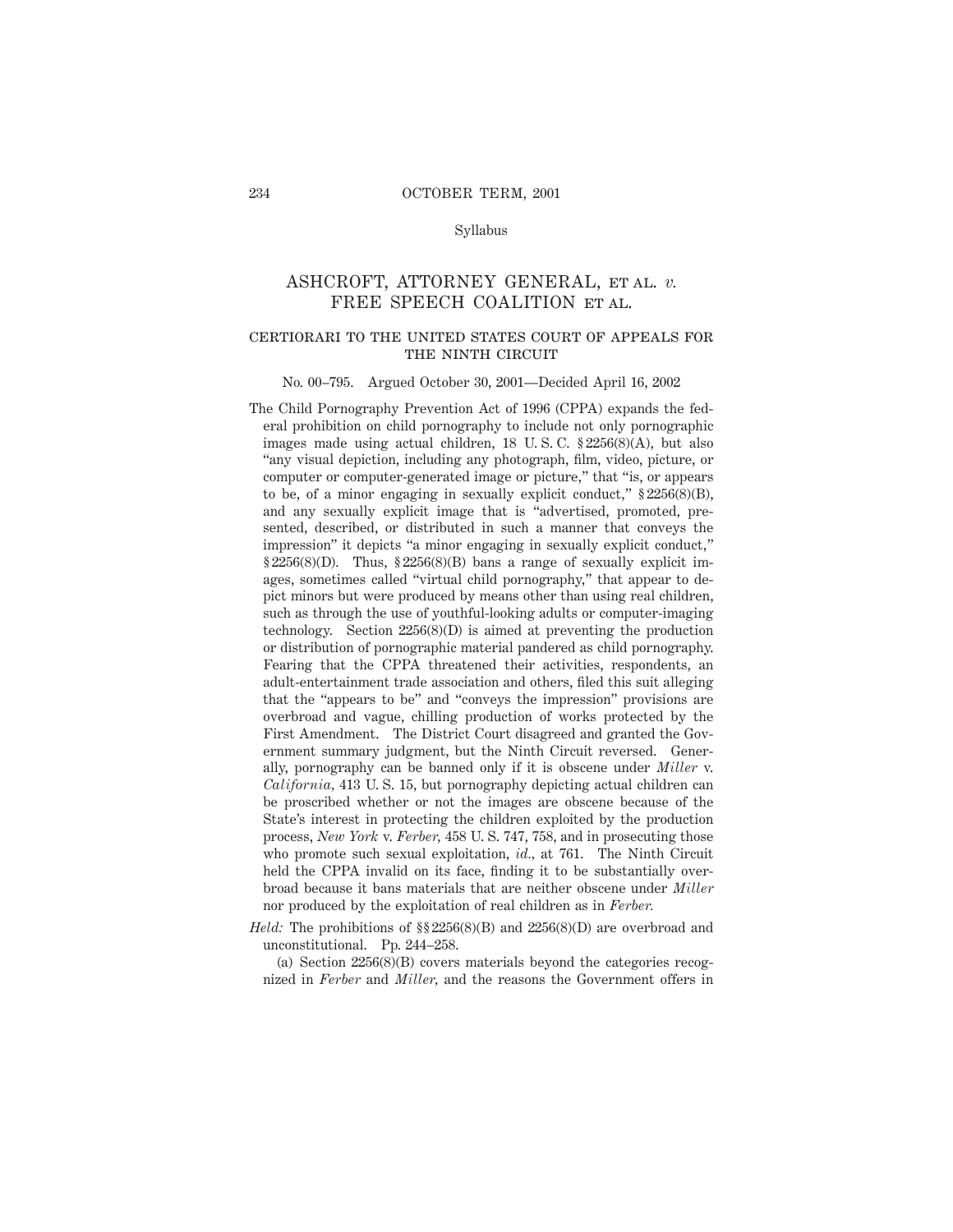support of limiting the freedom of speech have no justification in this Court's precedents or First Amendment law. Pp. 244–256.

(1) The CPPA is inconsistent with *Miller.* It extends to images that are not obscene under the *Miller* standard, which requires the Government to prove that the work in question, taken as a whole, appeals to the prurient interest, is patently offensive in light of community standards, and lacks serious literary, artistic, political, or scientific value, 413 U. S., at 24. Materials need not appeal to the prurient interest under the CPPA, which proscribes any depiction of sexually explicit activity, no matter how it is presented. It is not necessary, moreover, that the image be patently offensive. Pictures of what appear to be 17-year-olds engaging in sexually explicit activity do not in every case contravene community standards. The CPPA also prohibits speech having serious redeeming value, proscribing the visual depiction of an idea—that of teenagers engaging in sexual activity—that is a fact of modern society and has been a theme in art and literature for centuries. A number of acclaimed movies, filmed without any child actors, explore themes within the wide sweep of the statute's prohibitions. If those movies contain a single graphic depiction of sexual activity within the statutory definition, their possessor would be subject to severe punishment without inquiry into the literary value of the work. This is inconsistent with an essential First Amendment rule: A work's artistic merit does not depend on the presence of a single explicit scene. See, *e. g., Book Named "John Cleland's Memoirs of a Woman of Pleasure"* v. *Attorney General of Mass.,* 383 U. S. 413, 419. Under *Miller,* redeeming value is judged by considering the work as a whole. Where the scene is part of the narrative, the work itself does not for this reason become obscene, even though the scene in isolation might be offensive. See *Kois* v. *Wisconsin,* 408 U. S. 229, 231 *(per curiam).* The CPPA cannot be read to prohibit obscenity, because it lacks the required link between its prohibitions and the affront to community standards prohibited by the obscenity definition. Pp. 244–249.

(2) The CPPA finds no support in *Ferber.* The Court rejects the Government's argument that speech prohibited by the CPPA is virtually indistinguishable from material that may be banned under *Ferber.* That case upheld a prohibition on the distribution and sale of child pornography, as well as its production, because these acts were "intrinsically related" to the sexual abuse of children in two ways. 458 U. S., at 759. First, as a permanent record of a child's abuse, the continued circulation itself would harm the child who had participated. See *id.,* at 759, and n. 10. Second, because the traffic in child pornography was an economic motive for its production, the State had an interest in closing the distribution network. *Id.,* at 760. Under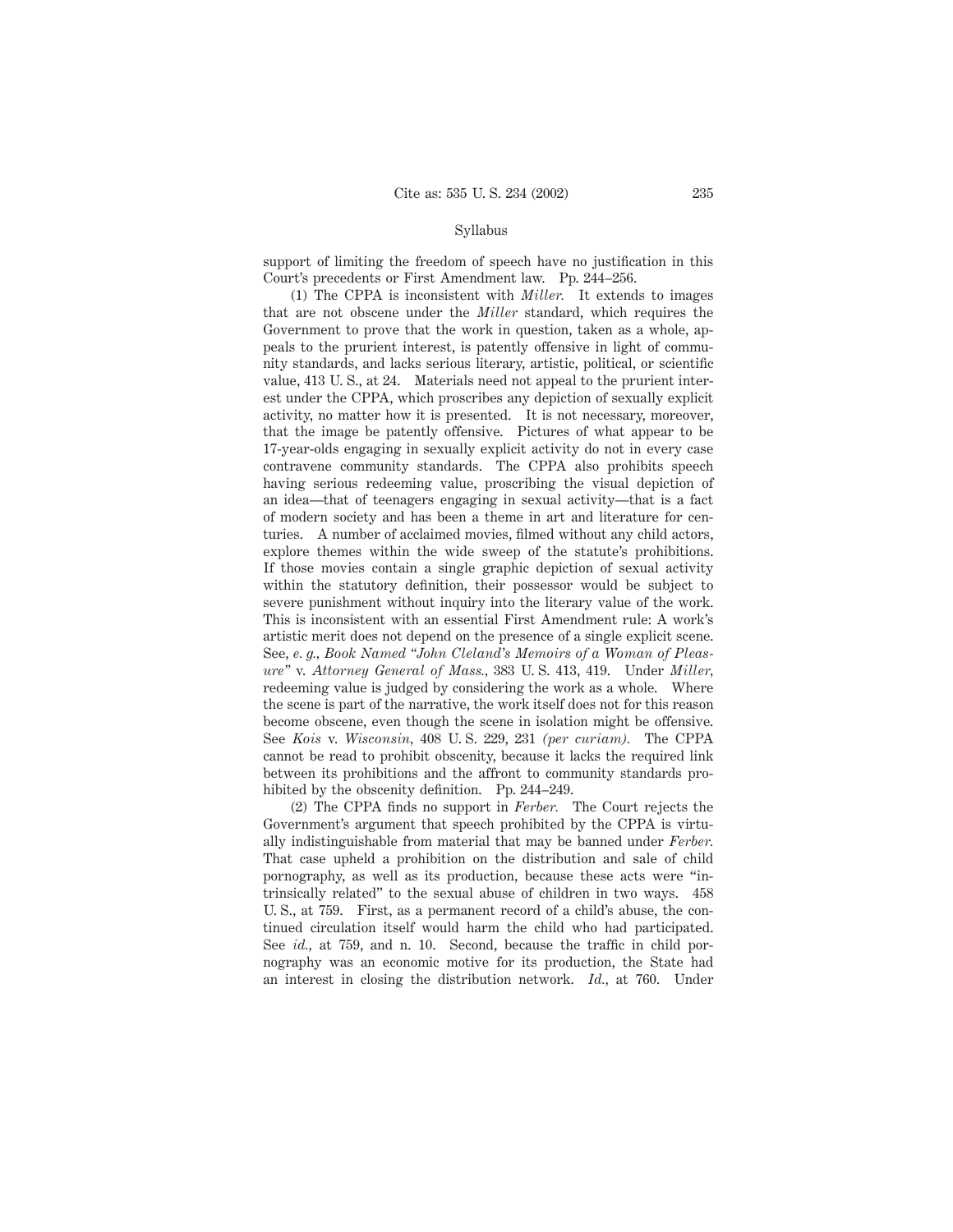either rationale, the speech had what the Court in effect held was a proximate link to the crime from which it came. In contrast to the speech in *Ferber,* speech that is itself the record of sexual abuse, the CPPA prohibits speech that records no crime and creates no victims by its production. Virtual child pornography is not "intrinsically related" to the sexual abuse of children. While the Government asserts that the images can lead to actual instances of child abuse, the causal link is contingent and indirect. The harm does not necessarily follow from the speech, but depends upon some unquantified potential for subsequent criminal acts. The Government's argument that these indirect harms are sufficient because, as *Ferber* acknowledged, child pornography rarely can be valuable speech, see *id.,* at 762, suffers from two flaws. First, *Ferber*'s judgment about child pornography was based upon how it was made, not on what it communicated. The case reaffirmed that where the speech is neither obscene nor the product of sexual abuse, it does not fall outside the First Amendment's protection. See *id.,* at 764–765. Second, *Ferber* did not hold that child pornography is by definition without value. It recognized some works in this category might have significant value, see *id.,* at 761, but relied on virtual images—the very images prohibited by the CPPA—as an alternative and permissible means of expression, *id.,* at 763. Because *Ferber* relied on the distinction between actual and virtual child pornography as supporting its holding, it provides no support for a statute that eliminates the distinction and makes the alternative mode criminal as well. Pp. 249–251.

(3) The Court rejects other arguments offered by the Government to justify the CPPA's prohibitions. The contention that the CPPA is necessary because pedophiles may use virtual child pornography to seduce children runs afoul of the principle that speech within the rights of adults to hear may not be silenced completely in an attempt to shield children from it. See, *e. g., Sable Communications of Cal., Inc.* v. *FCC,* 492 U. S. 115, 130–131. That the evil in question depends upon the actor's unlawful conduct, defined as criminal quite apart from any link to the speech in question, establishes that the speech ban is not narrowly drawn. The argument that virtual child pornography whets pedophiles' appetites and encourages them to engage in illegal conduct is unavailing because the mere tendency of speech to encourage unlawful acts is not a sufficient reason for banning it, *Stanley* v. *Georgia,* 394 U. S. 557, 566, absent some showing of a direct connection between the speech and imminent illegal conduct, see, *e. g., Brandenburg* v. *Ohio,* 395 U. S. 444, 447 *(per curiam).* The argument that eliminating the market for pornography produced using real children necessitates a prohibition on virtual images as well is somewhat implausible because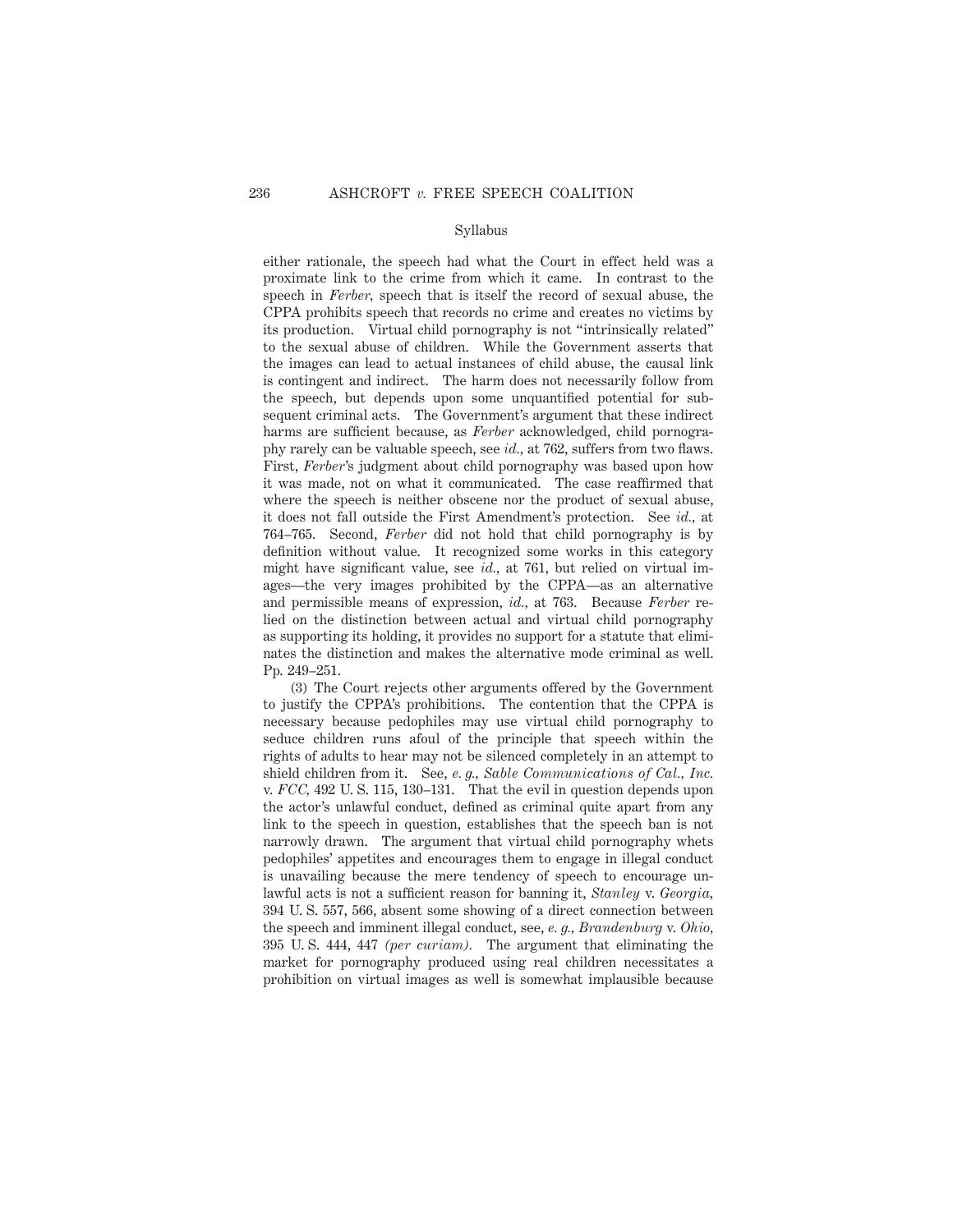few pornographers would risk prosecution for abusing real children if fictional, computerized images would suffice. Moreover, even if the market deterrence theory were persuasive, the argument cannot justify the CPPA because, here, there is no underlying crime at all. Finally, the First Amendment is turned upside down by the argument that, because it is difficult to distinguish between images made using real children and those produced by computer imaging, both kinds of images must be prohibited. The overbreadth doctrine prohibits the Government from banning unprotected speech if a substantial amount of protected speech is prohibited or chilled in the process. See *Broadrick* v. *Oklahoma,* 413 U. S. 601, 612. The Government's rejoinder that the CPPA should be read not as a prohibition on speech but as a measure shifting the burden to the accused to prove the speech is lawful raises serious constitutional difficulties. The Government misplaces its reliance on § 2252A(c), which creates an affirmative defense allowing a defendant to avoid conviction for nonpossession offenses by showing that the materials were produced using only adults and were not otherwise distributed in a manner conveying the impression that they depicted real children. Even if an affirmative defense can save a statute from First Amendment challenge, here the defense is insufficient because it does not apply to possession or to images created by computer imaging, even where the defendant could demonstrate no children were harmed in producing the images. Thus, the defense leaves unprotected a substantial amount of speech not tied to the Government's interest in distinguishing images produced using real children from virtual ones. Pp. 251–256.

(b) Section 2256(8)(D) is also substantially overbroad. The Court disagrees with the Government's view that the only difference between that provision and § 2256(8)(B)'s "appears to be" provision is that § 2256(8)(D) requires the jury to assess the material at issue in light of the manner in which it is promoted, but that the determination would still depend principally upon the prohibited work's content. The "conveys the impression" provision requires little judgment about the image's content; the work must be sexually explicit, but otherwise the content is irrelevant. Even if a film contains no sexually explicit scenes involving minors, it could be treated as child pornography if the title and trailers convey the impression that such scenes will be found in the movie. The determination turns on how the speech is presented, not on what is depicted. The Government's other arguments in support of the CPPA do not bear on § 2256(8)(D). The materials, for instance, are not likely to be confused for child pornography in a criminal trial. Pandering may be relevant, as an evidentiary matter, to the question whether particular materials are obscene. See *Ginzburg* v. *United*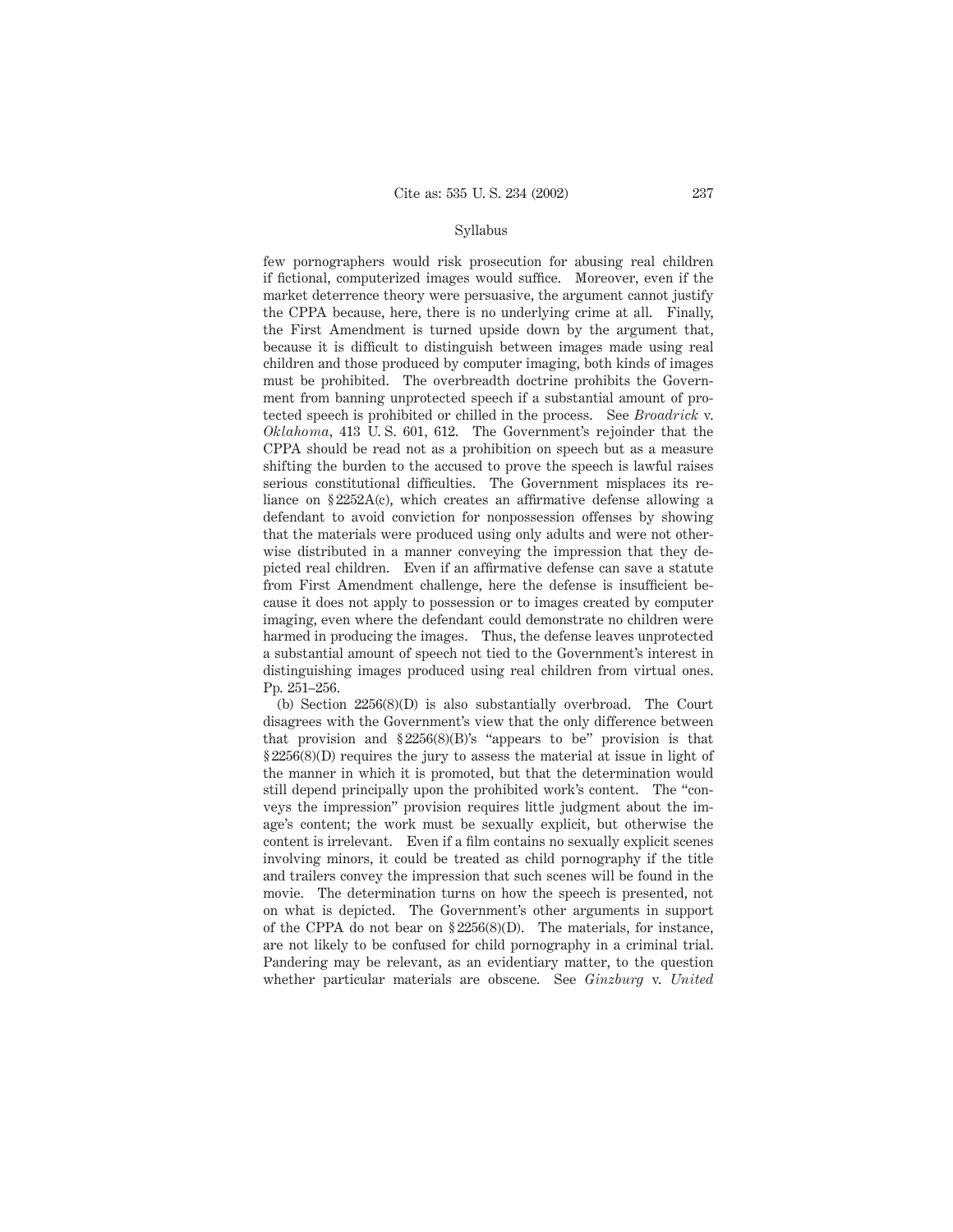*States,* 383 U. S. 463, 474. Where a defendant engages in the "commercial exploitation" of erotica solely for the sake of prurient appeal, *id.,* at 466, the context created may be relevant to evaluating whether the materials are obscene. Section 2256(8)(D), however, prohibits a substantial amount of speech that falls outside *Ginzburg*'s rationale. Proscribed material is tainted and unlawful in the hands of all who receive it, though they bear no responsibility for how it was marketed, sold, or described. The statute, furthermore, does not require that the context be part of an effort at "commercial exploitation." Thus, the CPPA does more than prohibit pandering. It bans possession of material pandered as child pornography by someone earlier in the distribution chain, as well as a sexually explicit film that contains no youthful actors but has been packaged to suggest a prohibited movie. Possession is a crime even when the possessor knows the movie was mislabeled. The First Amendment requires a more precise restriction. Pp. 257–258.

(c) In light of the foregoing, respondents' contention that  $\S 2256(8)(B)$ and 2256(8)(D) are void for vagueness need not be addressed. P. 258. 198 F. 3d 1083, affirmed.

KENNEDY, J., delivered the opinion of the Court, in which STEVENS, Souter, Ginsburg, and Breyer, JJ., joined. Thomas, J., filed an opinion concurring in the judgment, *post*, p. 259. O'CONNOR, J., filed an opinion concurring in the judgment in part and dissenting in part, in which REHNquist, C. J., and Scalia, J., joined as to Part II, *post,* p. 260. Rehnquist, C. J., filed a dissenting opinion, in which Scalia, J., joined except for the paragraph discussing legislative history, *post,* p. 267.

*Deputy Solicitor General Clement* argued the cause for petitioners. With him on the briefs were *Solicitor General Olson, Acting Solicitor General Underwood, Acting Assistant Attorney General Schiffer, Deputy Solicitor General Kneedler, Irving L. Gornstein, Barbara L. Herwig,* and *Jacob M. Lewis.*

*H. Louis Sirkin* argued the cause for respondents. With him on the brief were *Laura A. Abrams* and *John P. Feldmeier.\**

<sup>\*</sup>Briefs of *amici curiae* urging reversal were filed for the State of New Jersey et al. by *John J. Farmer, Jr.,* Attorney General of New Jersey, and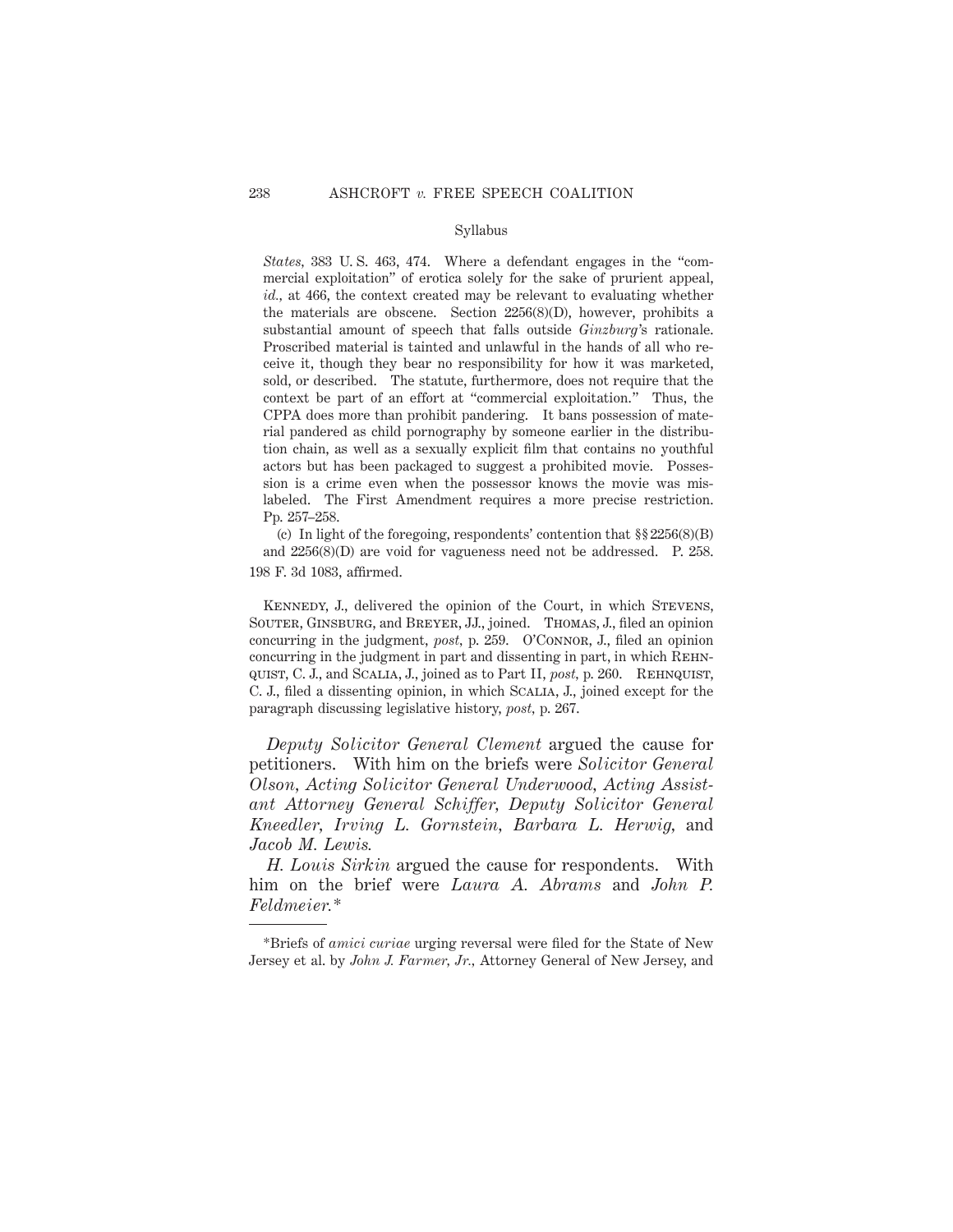JUSTICE KENNEDY delivered the opinion of the Court.

We consider in this case whether the Child Pornography Prevention Act of 1996 (CPPA), 18 U. S. C. § 2251 *et seq.,* abridges the freedom of speech. The CPPA extends the federal prohibition against child pornography to sexually explicit images that appear to depict minors but were produced without using any real children. The statute prohibits, in specific circumstances, possessing or distributing these images, which may be created by using adults who

Briefs of *amici curiae* urging affirmance were filed for the American Civil Liberties Union et al. by *William Bennett Turner, Ann E. Beeson,* and *Steven R. Shapiro;* for the Association of American Publishers, Inc., et al. by *R. Bruce Rich, Jonathan Bloom,* and *Michael A. Bamberger;* and for the Liberty Project by *Jodie L. Kelley* and *Daniel Mach.*

*Patrick DeAlmeida* and *Carol Johnston,* Deputy Attorneys General, and by the Attorneys General for their respective jurisdictions as follows: *Bill Pryor* of Alabama, *Bruce M. Botelho* of Alaska, *Janet Napolitano* of Arizona, *Mark Pryor* of Arkansas, *Ken Salazar* of Colorado, *Richard Blumenthal* of Connecticut, *M. Jane Brady* of Delaware, *Robert A. Butterworth* of Florida, *Earl I. Anzai* of Hawaii, *James E. Ryan* of Illinois, *Steve Carter* of Indiana, *Thomas J. Miller* of Iowa, *Carla J. Stovall* of Kansas, *J. Joseph Curran, Jr.,* of Maryland, *Thomas F. Reilly* of Massachusetts, *Jennifer M. Granholm* of Michigan, *Mike Hatch* of Minnesota, *Mike Moore* of Mississippi, *Don Stenberg* of Nebraska, *Frankie Sue Del Papa* of Nevada, *Patricia A. Madrid* of New Mexico, *Roy Cooper* of North Carolina, *Wayne Stenehjem* of North Dakota, *Herbert D. Soll* of the Northern Mariana Islands, *Betty D. Montgomery* of Ohio, *W. A. Drew Edmondson* of Oklahoma*, Hardy Myers* of Oregon, *D. Michael Fisher* of Pennsylvania, *Sheldon Whitehouse* of Rhode Island, *Charles M. Condon* of South Carolina, *John Cornyn* of Texas, *Mark L. Shurtleff* of Utah, *Mark L. Earley* of Virginia, *Christine O. Gregoire* of Washington, and *James E. Doyle* of Wisconsin; for the National Center for Missing & Exploited Children by *Dennis DeConcini* and *Susan M. Kalp;* for the National Law Center for Children and Families et al. by *J. Robert Flores, Bruce A. Taylor,* and *Janet M. LaRue;* for the National Legal Foundation by *Barry C. Hodge;* for Morality in Media, Inc., by *Robin S. Whitehead;* and for Senator Sam Brownback et al. by *Jay Alan Sekulow, Stuart J. Roth, James M. Henderson, Sr., David A. Cortman, Colby M. May, Walter M. Weber,* and *Benjamin W. Bull.*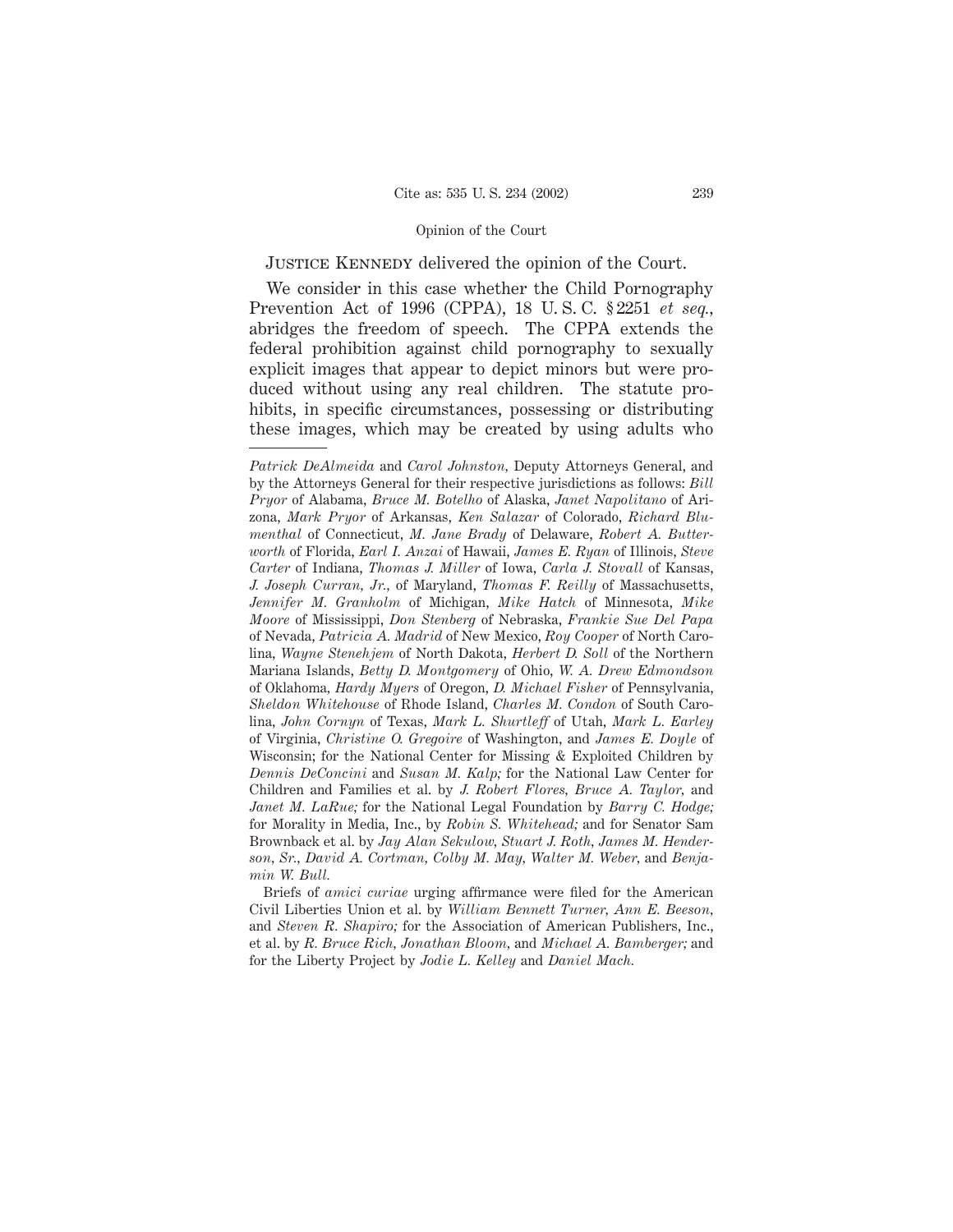look like minors or by using computer imaging. The new technology, according to Congress, makes it possible to create realistic images of children who do not exist. See Congressional Findings, notes following 18 U. S. C. § 2251.

By prohibiting child pornography that does not depict an actual child, the statute goes beyond *New York* v. *Ferber,* 458 U. S. 747 (1982), which distinguished child pornography from other sexually explicit speech because of the State's interest in protecting the children exploited by the production process. See *id.,* at 758. As a general rule, pornography can be banned only if obscene, but under *Ferber,* pornography showing minors can be proscribed whether or not the images are obscene under the definition set forth in *Miller* v. *California,* 413 U. S. 15 (1973). *Ferber* recognized that "[t]he *Miller* standard, like all general definitions of what may be banned as obscene, does not reflect the State's particular and more compelling interest in prosecuting those who promote the sexual exploitation of children." 458 U. S., at 761.

While we have not had occasion to consider the question, we may assume that the apparent age of persons engaged in sexual conduct is relevant to whether a depiction offends community standards. Pictures of young children engaged in certain acts might be obscene where similar depictions of adults, or perhaps even older adolescents, would not. The CPPA, however, is not directed at speech that is obscene; Congress has proscribed those materials through a separate statute. 18 U. S. C. §§ 1460–1466. Like the law in *Ferber,* the CPPA seeks to reach beyond obscenity, and it makes no attempt to conform to the *Miller* standard. For instance, the statute would reach visual depictions, such as movies, even if they have redeeming social value.

The principal question to be resolved, then, is whether the CPPA is constitutional where it proscribes a significant universe of speech that is neither obscene under *Miller* nor child pornography under *Ferber.*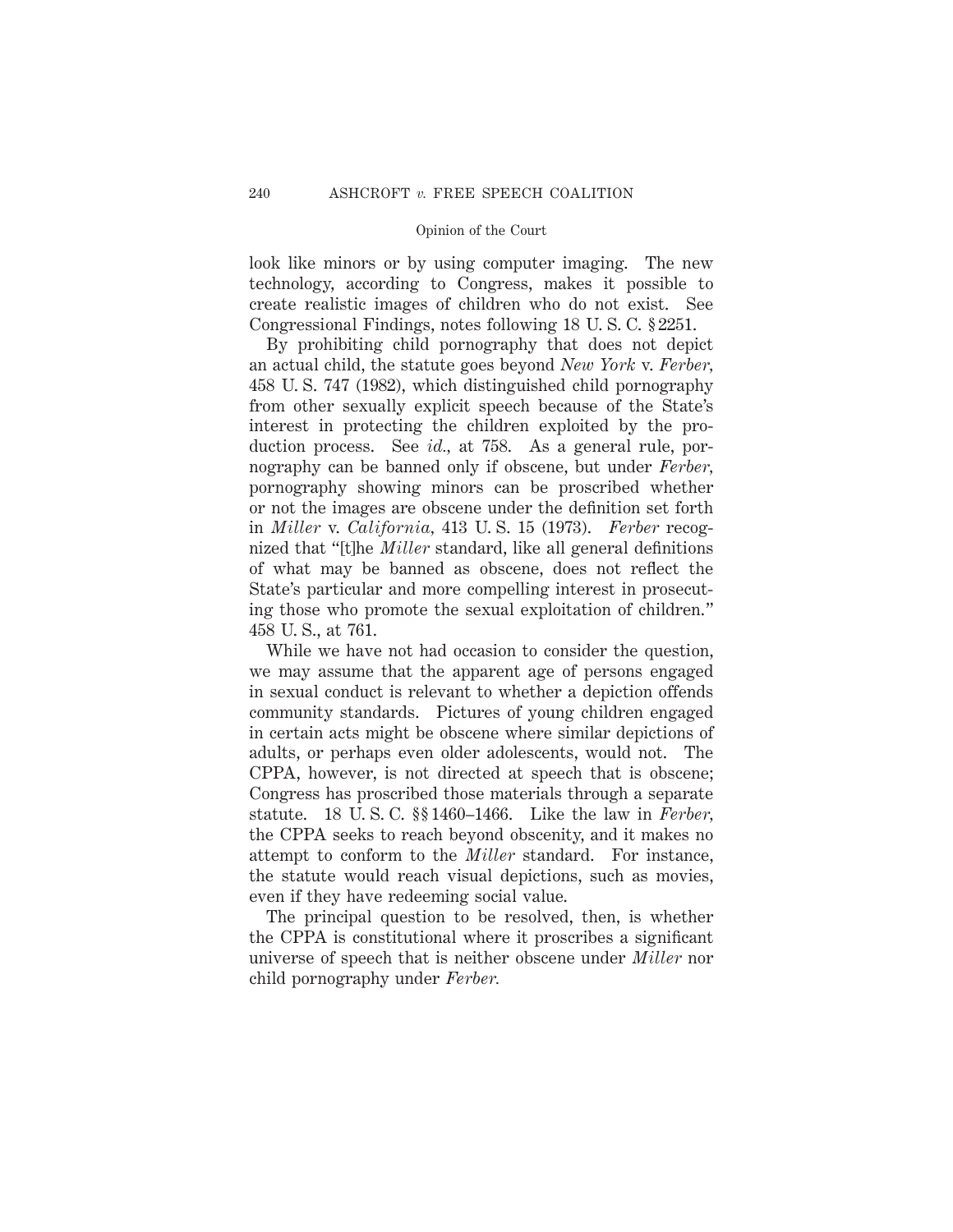### I

Before 1996, Congress defined child pornography as the type of depictions at issue in *Ferber,* images made using actual minors. 18 U. S. C. § 2252 (1994 ed.). The CPPA retains that prohibition at 18 U.S.C.  $\S 2256(8)(A)$  and adds three other prohibited categories of speech, of which the first,  $$2256(8)(B)$ , and the third,  $$2256(8)(D)$ , are at issue in this case. Section 2256(8)(B) prohibits "any visual depiction, including any photograph, film, video, picture, or computer or computer-generated image or picture," that "is, or appears to be, of a minor engaging in sexually explicit conduct." The prohibition on "any visual depiction" does not depend at all on how the image is produced. The section captures a range of depictions, sometimes called "virtual child pornography," which include computer-generated images, as well as images produced by more traditional means. For instance, the literal terms of the statute embrace a Renaissance painting depicting a scene from classical mythology, a "picture" that "appears to be, of a minor engaging in sexually explicit conduct." The statute also prohibits Hollywood movies, filmed without any child actors, if a jury believes an actor "appears to be" a minor engaging in "actual or simulated... sexual intercourse." § 2256(2).

These images do not involve, let alone harm, any children in the production process; but Congress decided the materials threaten children in other, less direct, ways. Pedophiles might use the materials to encourage children to participate in sexual activity. "[A] child who is reluctant to engage in sexual activity with an adult, or to pose for sexually explicit photographs, can sometimes be convinced by viewing depictions of other children 'having fun' participating in such activity." Congressional Finding (3), notes following § 2251. Furthermore, pedophiles might "whet their own sexual appetites" with the pornographic images, "thereby increasing the creation and distribution of child pornography and the sexual abuse and exploitation of actual children." *Id.,* Find-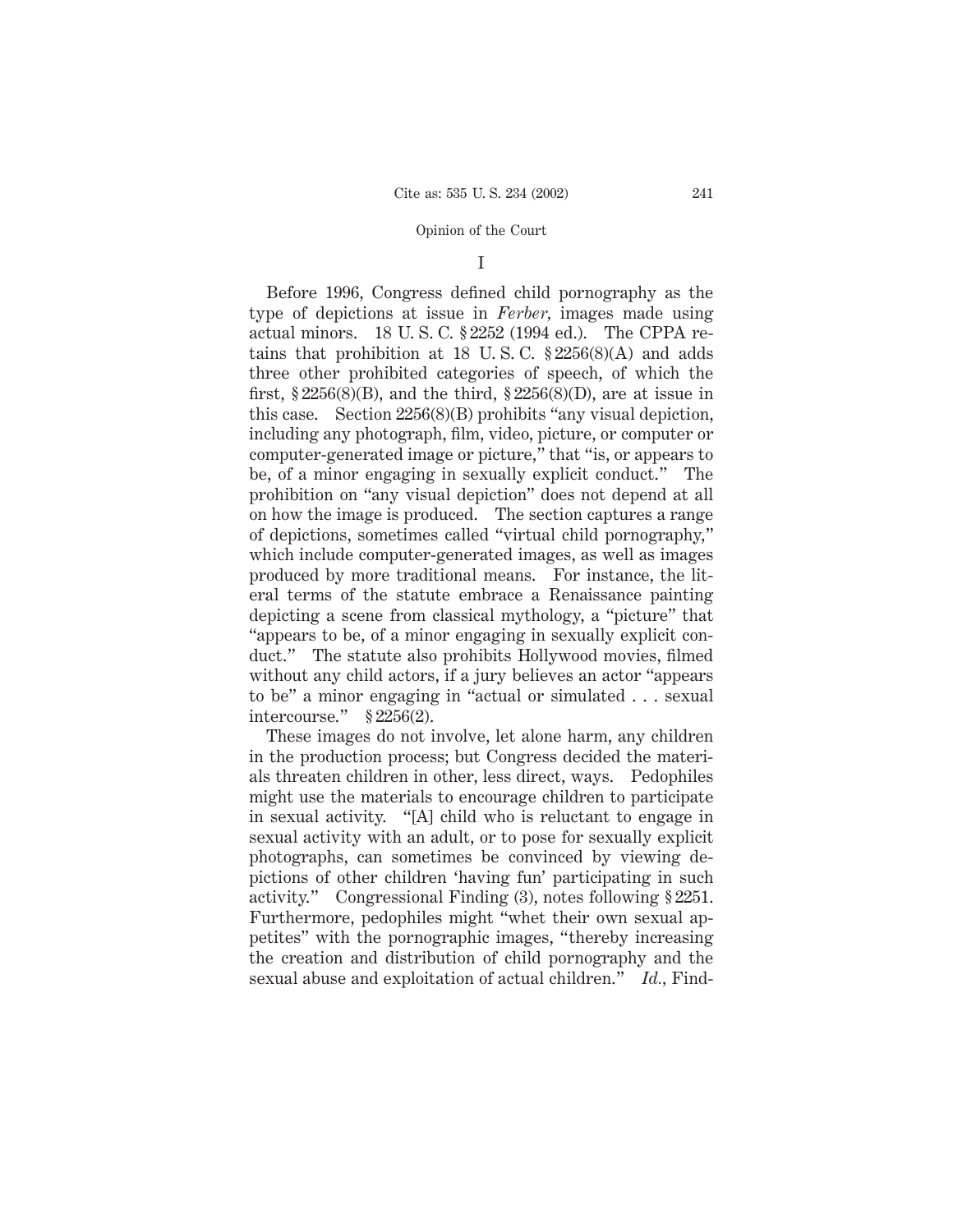ings (4), (10)(B). Under these rationales, harm flows from the content of the images, not from the means of their production. In addition, Congress identified another problem created by computer-generated images: Their existence can make it harder to prosecute pornographers who do use real minors. See *id.,* Finding (6)(A). As imaging technology improves, Congress found, it becomes more difficult to prove that a particular picture was produced using actual children. To ensure that defendants possessing child pornography using real minors cannot evade prosecution, Congress extended the ban to virtual child pornography.

Section 2256(8)(C) prohibits a more common and lower tech means of creating virtual images, known as computer morphing. Rather than creating original images, pornographers can alter innocent pictures of real children so that the children appear to be engaged in sexual activity. Although morphed images may fall within the definition of virtual child pornography, they implicate the interests of real children and are in that sense closer to the images in *Ferber.* Respondents do not challenge this provision, and we do not consider it.

Respondents do challenge  $\S 2256(8)(D)$ . Like the text of the "appears to be" provision, the sweep of this provision is quite broad. Section 2256(8)(D) defines child pornography to include any sexually explicit image that was "advertised, promoted, presented, described, or distributed in such a manner that conveys the impression" it depicts "a minor engaging in sexually explicit conduct." One Committee Report identified the provision as directed at sexually explicit images pandered as child pornography. See S. Rep. No. 104–358, p. 22 (1996) ("This provision prevents child pornographers and pedophiles from exploiting prurient interests in child sexuality and sexual activity through the production or distribution of pornographic material which is intentionally pandered as child pornography"). The statute is not so limited in its reach, however, as it punishes even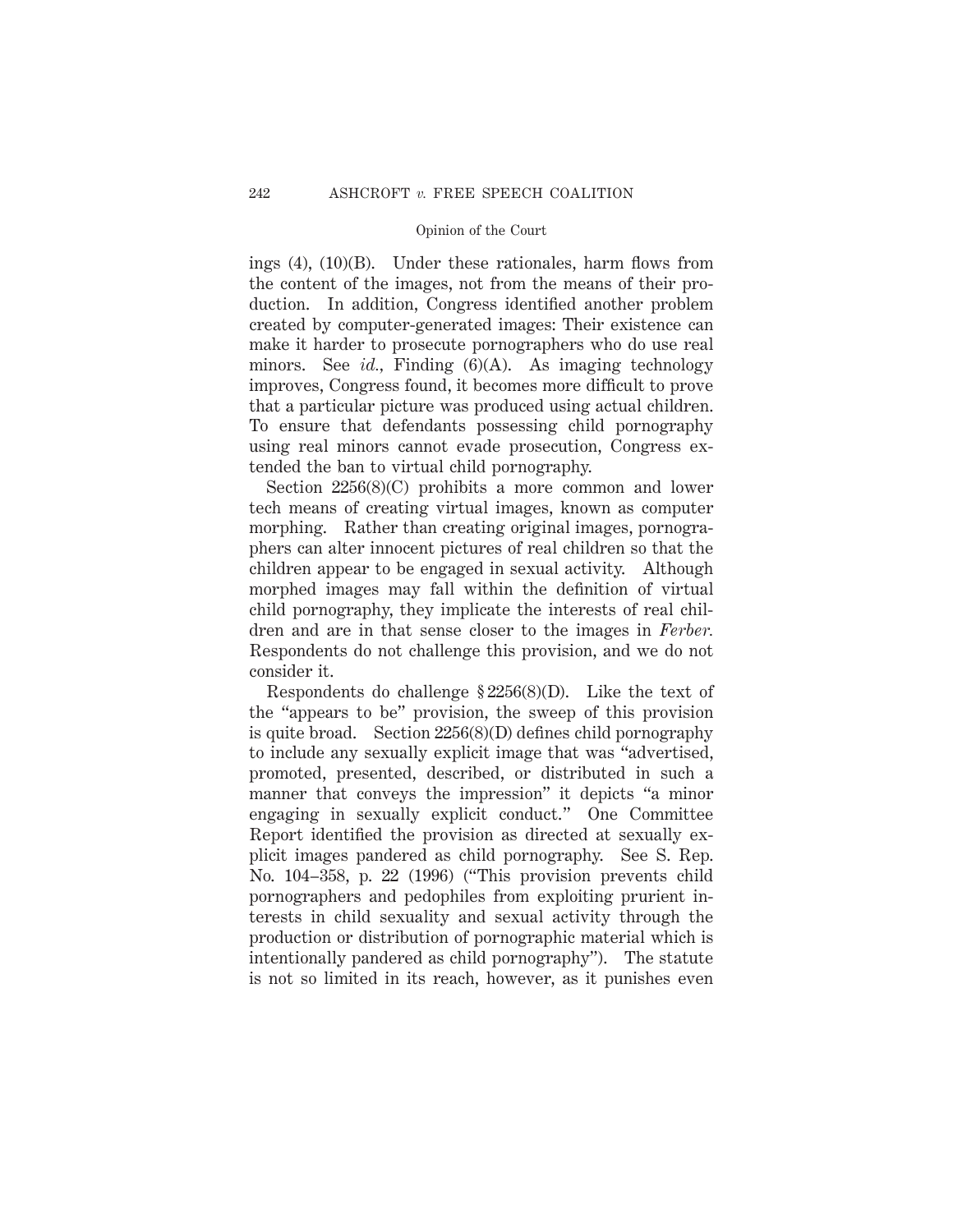those possessors who took no part in pandering. Once a work has been described as child pornography, the taint remains on the speech in the hands of subsequent possessors, making possession unlawful even though the content otherwise would not be objectionable.

Fearing that the CPPA threatened the activities of its members, respondent Free Speech Coalition and others challenged the statute in the United States District Court for the Northern District of California. The Coalition, a California trade association for the adult-entertainment industry, alleged that its members did not use minors in their sexually explicit works, but they believed some of these materials might fall within the CPPA's expanded definition of child pornography. The other respondents are Bold Type, Inc., the publisher of a book advocating the nudist lifestyle; Jim Gingerich, a painter of nudes; and Ron Raffaelli, a photographer specializing in erotic images. Respondents alleged that the "appears to be" and "conveys the impression" provisions are overbroad and vague, chilling them from producing works protected by the First Amendment. The District Court disagreed and granted summary judgment to the Government. The court dismissed the overbreadth claim because it was "highly unlikely" that any "adaptations of sexual works like 'Romeo and Juliet,' . . . will be treated as 'criminal contraband.'" App. to Pet. for Cert. 62a–63a.

The Court of Appeals for the Ninth Circuit reversed. See 198 F. 3d 1083 (1999). The court reasoned that the Government could not prohibit speech because of its tendency to persuade viewers to commit illegal acts. The court held the CPPA to be substantially overbroad because it bans materials that are neither obscene nor produced by the exploitation of real children as in *New York* v. *Ferber,* 458 U. S. 747 (1982). Judge Ferguson dissented on the ground that virtual images, like obscenity and real child pornography, should be treated as a category of speech unprotected by the First Amendment. 198 F. 3d, at 1097. The Court of Appeals voted to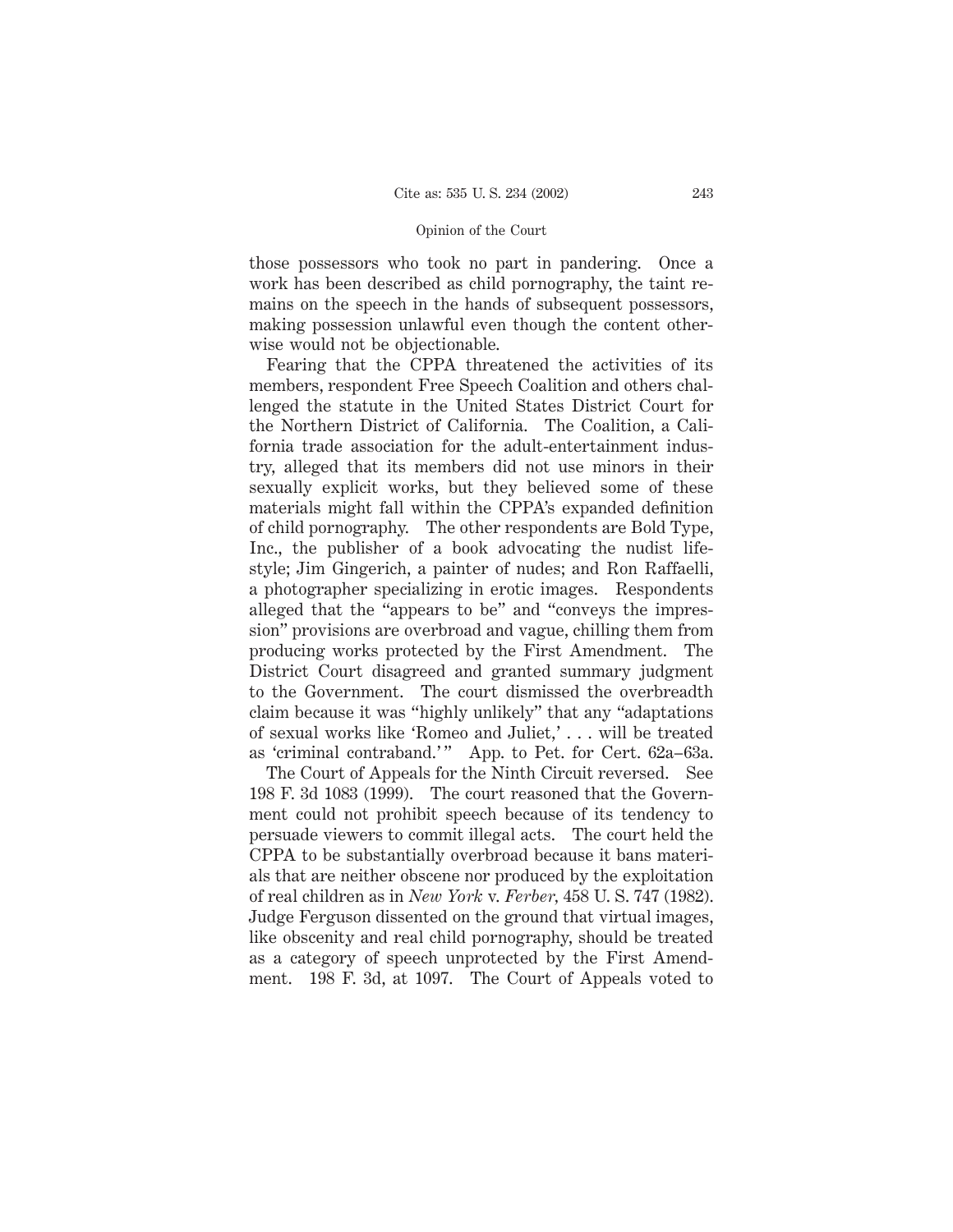deny the petition for rehearing en banc, over the dissent of three judges. See 220 F. 3d 1113 (2000).

While the Ninth Circuit found the CPPA invalid on its face, four other Courts of Appeals have sustained it. See *United States* v. *Fox,* 248 F. 3d 394 (CA5 2001); *United States* v. *Mento,* 231 F. 3d 912 (CA4 2000); *United States* v. *Acheson,* 195 F. 3d 645 (CA11 1999); *United States* v. *Hilton,* 167 F. 3d 61 (CA1), cert. denied, 528 U. S. 844 (1999). We granted certiorari. 531 U. S. 1124 (2001).

II

The First Amendment commands, "Congress shall make no law . . . abridging the freedom of speech." The government may violate this mandate in many ways, *e. g., Rosenberger* v. *Rector and Visitors of Univ. of Va.,* 515 U. S. 819 (1995); *Keller* v. *State Bar of Cal.,* 496 U. S. 1 (1990), but a law imposing criminal penalties on protected speech is a stark example of speech suppression. The CPPA's penalties are indeed severe. A first offender may be imprisoned for 15 years. § 2252A(b)(1). A repeat offender faces a prison sentence of not less than 5 years and not more than 30 years in prison. *Ibid.* While even minor punishments can chill protected speech, see *Wooley* v. *Maynard,* 430 U. S. 705 (1977), this case provides a textbook example of why we permit facial challenges to statutes that burden expression. With these severe penalties in force, few legitimate movie producers or book publishers, or few other speakers in any capacity, would risk distributing images in or near the uncertain reach of this law. The Constitution gives significant protection from overbroad laws that chill speech within the First Amendment's vast and privileged sphere. Under this principle, the CPPA is unconstitutional on its face if it prohibits a substantial amount of protected expression. See *Broadrick* v. *Oklahoma,* 413 U. S. 601, 612 (1973).

The sexual abuse of a child is a most serious crime and an act repugnant to the moral instincts of a decent people. In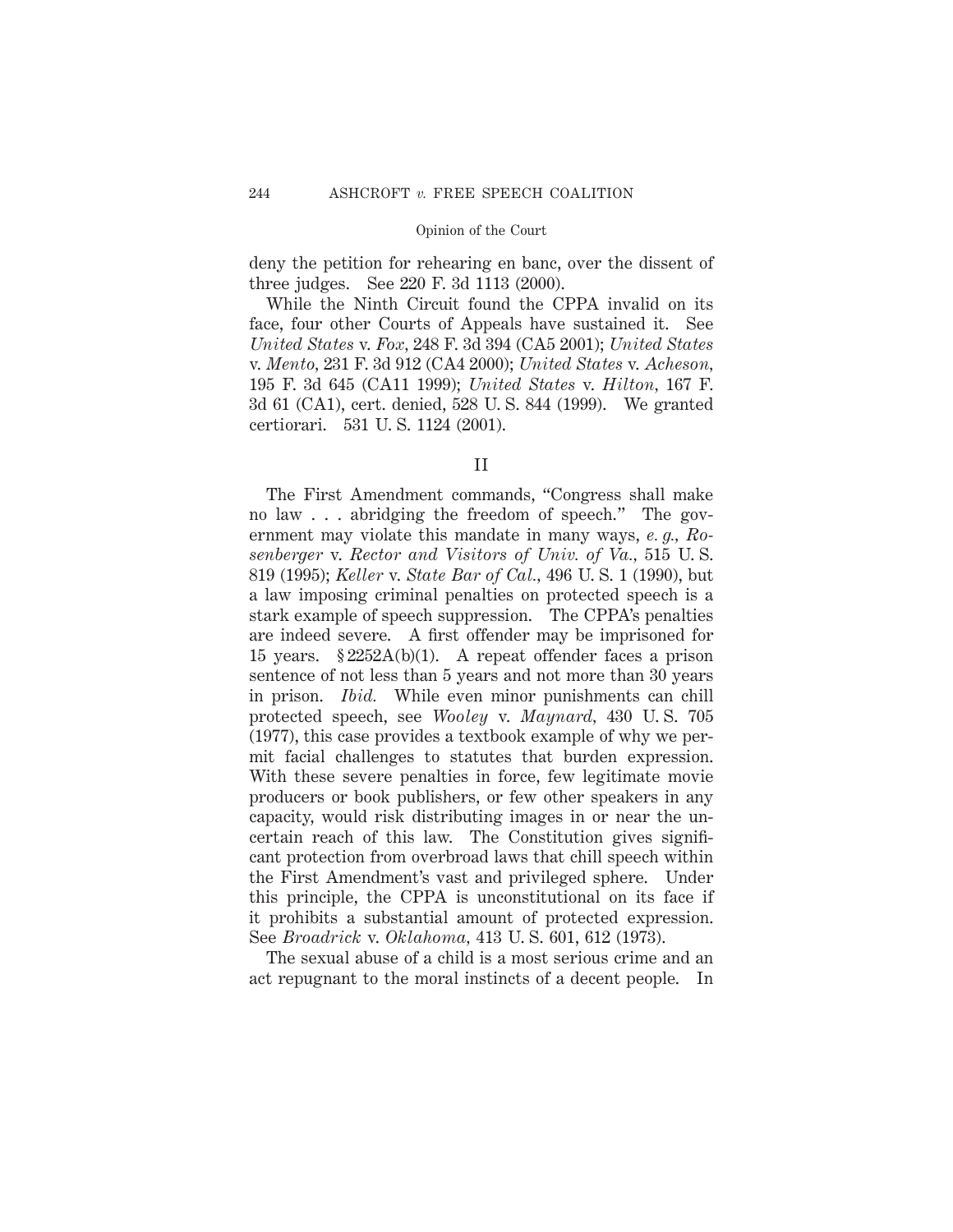its legislative findings, Congress recognized that there are subcultures of persons who harbor illicit desires for children and commit criminal acts to gratify the impulses. See Congressional Findings, notes following § 2251; see also U. S. Dept. of Health and Human Services, Administration on Children, Youth and Families, Child Maltreatment 1999 (estimating that 93,000 children were victims of sexual abuse in 1999). Congress also found that surrounding the serious offenders are those who flirt with these impulses and trade pictures and written accounts of sexual activity with young children.

Congress may pass valid laws to protect children from abuse, and it has. *E. g.,* 18 U. S. C. §§ 2241, 2251. The prospect of crime, however, by itself does not justify laws suppressing protected speech. See *Kingsley Int'l Pictures Corp.* v. *Regents of Univ. of N. Y.,* 360 U. S. 684, 689 (1959) ("Among free men, the deterrents ordinarily to be applied to prevent crime are education and punishment for violations of the law, not abridgment of the rights of free speech" (internal quotation marks and citation omitted)). It is also well established that speech may not be prohibited because it concerns subjects offending our sensibilities. See *FCC* v. *Pacifica Foundation,* 438 U. S. 726, 745 (1978) ("[T]he fact that society may find speech offensive is not a sufficient reason for suppressing it"); see also *Reno* v. *American Civil Liberties Union,* 521 U. S. 844, 874 (1997) ("In evaluating the free speech rights of adults, we have made it perfectly clear that '[s]exual expression which is indecent but not obscene is protected by the First Amendment' ") (quoting *Sable Communications of Cal., Inc.* v. *FCC,* 492 U. S. 115, 126 (1989)); *Carey* v. *Population Services Int'l,* 431 U. S. 678, 701 (1977) ("[T]he fact that protected speech may be offensive to some does not justify its suppression").

As a general principle, the First Amendment bars the government from dictating what we see or read or speak or hear. The freedom of speech has its limits; it does not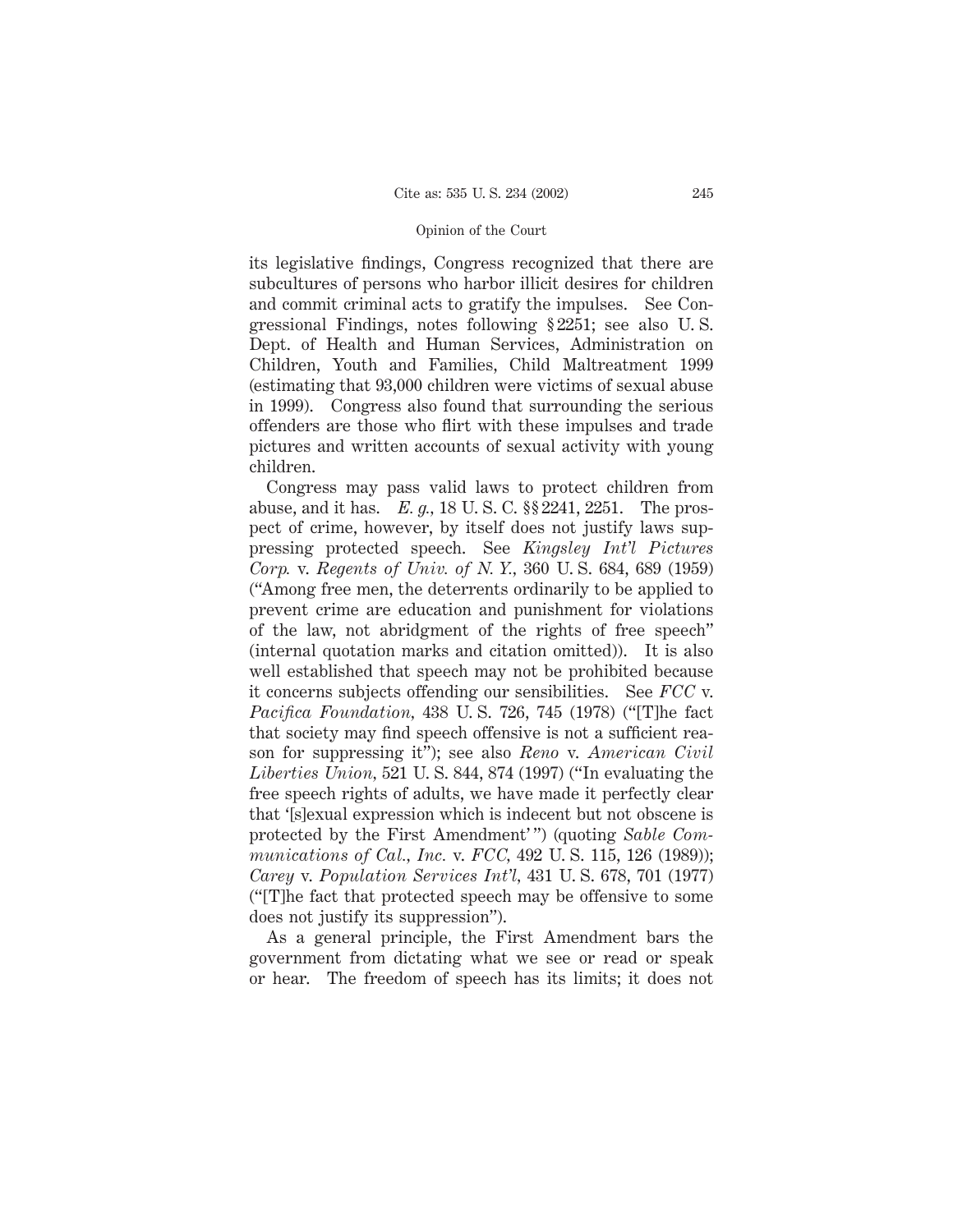embrace certain categories of speech, including defamation, incitement, obscenity, and pornography produced with real children. See *Simon & Schuster, Inc.* v. *Members of N. Y. State Crime Victims Bd.,* 502 U. S. 105, 127 (1991) (Kennedy, J., concurring). While these categories may be prohibited without violating the First Amendment, none of them includes the speech prohibited by the CPPA. In his dissent from the opinion of the Court of Appeals, Judge Ferguson recognized this to be the law and proposed that virtual child pornography should be regarded as an additional category of unprotected speech. See 198 F. 3d, at 1101. It would be necessary for us to take this step to uphold the statute.

As we have noted, the CPPA is much more than a supplement to the existing federal prohibition on obscenity. Under *Miller* v. *California,* 413 U. S. 15 (1973), the Government must prove that the work, taken as a whole, appeals to the prurient interest, is patently offensive in light of community standards, and lacks serious literary, artistic, political, or scientific value. *Id.,* at 24. The CPPA, however, extends to images that appear to depict a minor engaging in sexually explicit activity without regard to the *Miller* requirements. The materials need not appeal to the prurient interest. Any depiction of sexually explicit activity, no matter how it is presented, is proscribed. The CPPA applies to a picture in a psychology manual, as well as a movie depicting the horrors of sexual abuse. It is not necessary, moreover, that the image be patently offensive. Pictures of what appear to be 17-year-olds engaging in sexually explicit activity do not in every case contravene community standards.

The CPPA prohibits speech despite its serious literary, artistic, political, or scientific value. The statute proscribes the visual depiction of an idea—that of teenagers engaging in sexual activity—that is a fact of modern society and has been a theme in art and literature throughout the ages.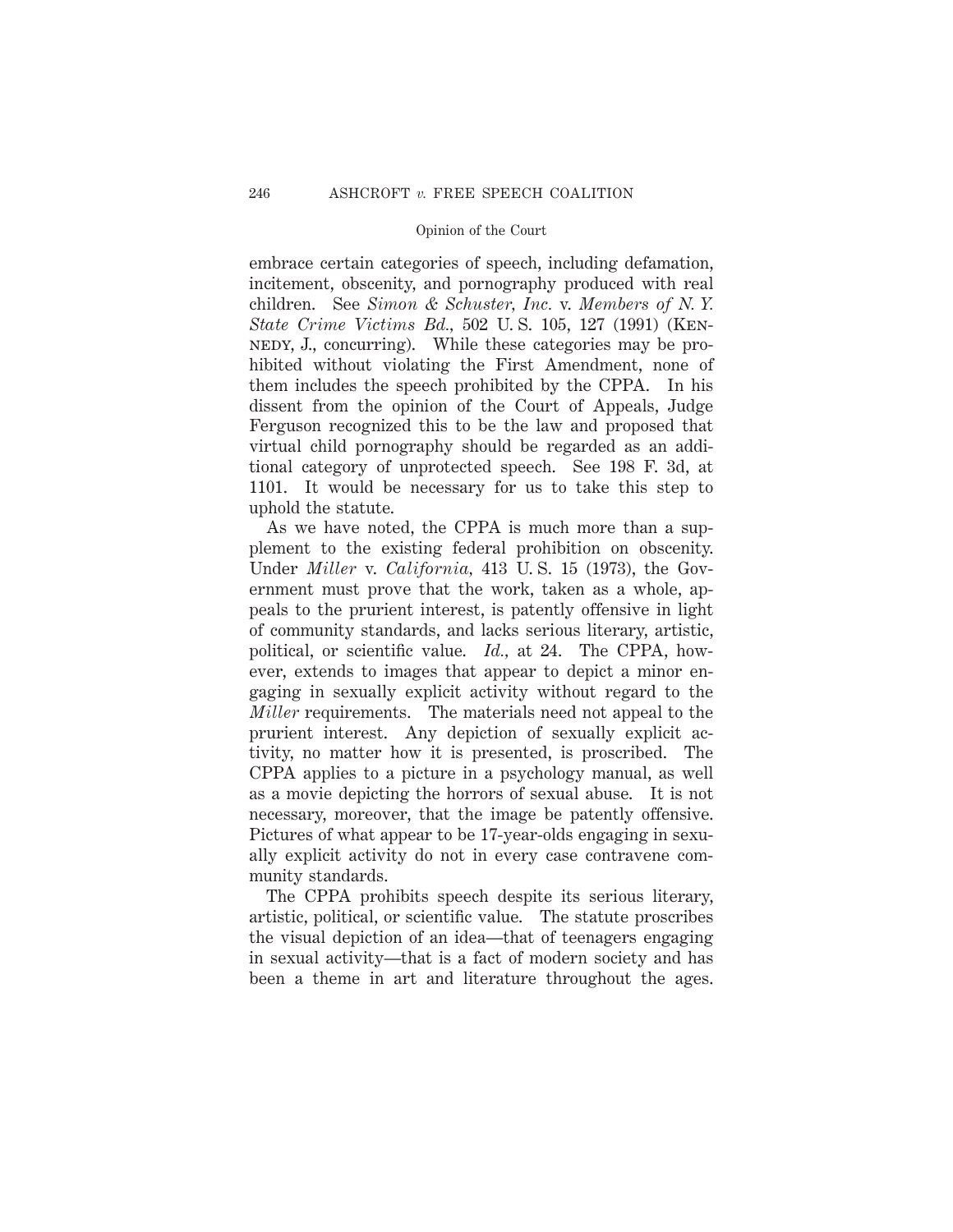Under the CPPA, images are prohibited so long as the persons appear to be under 18 years of age. 18 U. S. C. § 2256(1). This is higher than the legal age for marriage in many States, as well as the age at which persons may consent to sexual relations. See § 2243(a) (age of consent in the federal maritime and territorial jurisdiction is 16); U. S. National Survey of State Laws 384–388 (R. Leiter ed., 3d ed. 1999) (48 States permit 16-year-olds to marry with parental consent); W. Eskridge & N. Hunter, Sexuality, Gender, and the Law 1021–1022 (1997) (in 39 States and the District of Columbia, the age of consent is 16 or younger). It is, of course, undeniable that some youths engage in sexual activity before the legal age, either on their own inclination or because they are victims of sexual abuse.

Both themes—teenage sexual activity and the sexual abuse of children—have inspired countless literary works. William Shakespeare created the most famous pair of teenage lovers, one of whom is just 13 years of age. See Romeo and Juliet, act I, sc. 2, l. 9 ("She hath not seen the change of fourteen years"). In the drama, Shakespeare portrays the relationship as something splendid and innocent, but not juvenile. The work has inspired no less than 40 motion pictures, some of which suggest that the teenagers consummated their relationship. *E. g.,* Romeo and Juliet (B. Luhrmann director, 1996). Shakespeare may not have written sexually explicit scenes for the Elizabethan audience, but were modern directors to adopt a less conventional approach, that fact alone would not compel the conclusion that the work was obscene.

Contemporary movies pursue similar themes. Last year's Academy Awards featured the movie, Traffic, which was nominated for Best Picture. See Predictable and Less So, the Academy Award Contenders, N. Y. Times, Feb. 14, 2001, p. E11. The film portrays a teenager, identified as a 16 year-old, who becomes addicted to drugs. The viewer sees the degradation of her addiction, which in the end leads her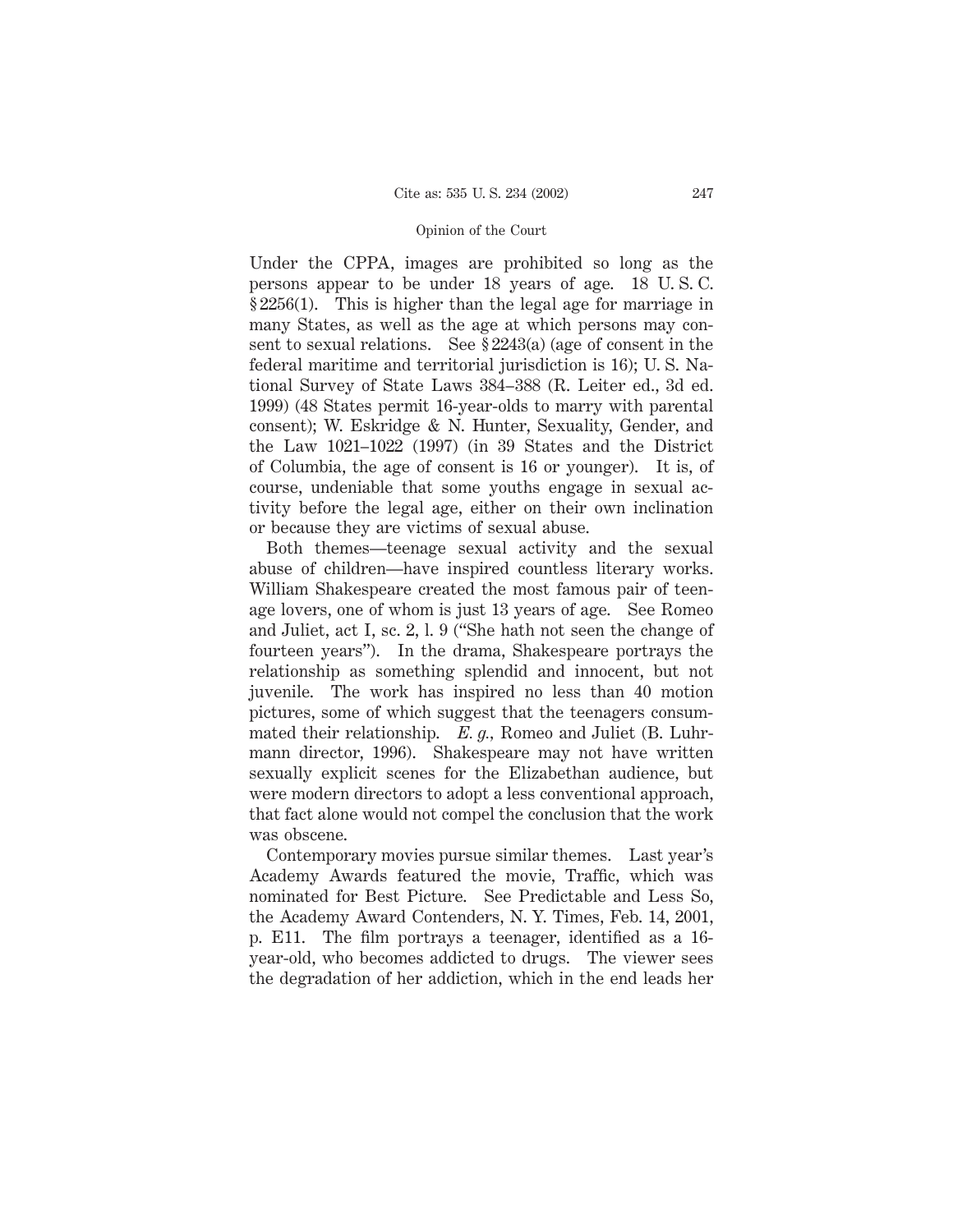to a filthy room to trade sex for drugs. The year before, American Beauty won the Academy Award for Best Picture. See "American Beauty" Tops the Oscars, N. Y. Times, Mar. 27, 2000, p. E1. In the course of the movie, a teenage girl engages in sexual relations with her teenage boyfriend, and another yields herself to the gratification of a middle-aged man. The film also contains a scene where, although the movie audience understands the act is not taking place, one character believes he is watching a teenage boy performing a sexual act on an older man.

Our society, like other cultures, has empathy and enduring fascination with the lives and destinies of the young. Art and literature express the vital interest we all have in the formative years we ourselves once knew, when wounds can be so grievous, disappointment so profound, and mistaken choices so tragic, but when moral acts and self-fulfillment are still in reach. Whether or not the films we mention violate the CPPA, they explore themes within the wide sweep of the statute's prohibitions. If these films, or hundreds of others of lesser note that explore those subjects, contain a single graphic depiction of sexual activity within the statutory definition, the possessor of the film would be subject to severe punishment without inquiry into the work's redeeming value. This is inconsistent with an essential First Amendment rule: The artistic merit of a work does not depend on the presence of a single explicit scene. See *Book Named "John Cleland's Memoirs of a Woman of Pleasure"* v. *Attorney General of Mass.,* 383 U. S. 413, 419 (1966) (plurality opinion) ("[T]he social value of the book can neither be weighed against nor canceled by its prurient appeal or patent offensiveness"). Under *Miller,* the First Amendment requires that redeeming value be judged by considering the work as a whole. Where the scene is part of the narrative, the work itself does not for this reason become obscene, even though the scene in isolation might be offensive. See *Kois* v. *Wisconsin,* 408 U. S. 229, 231 (1972) *(per*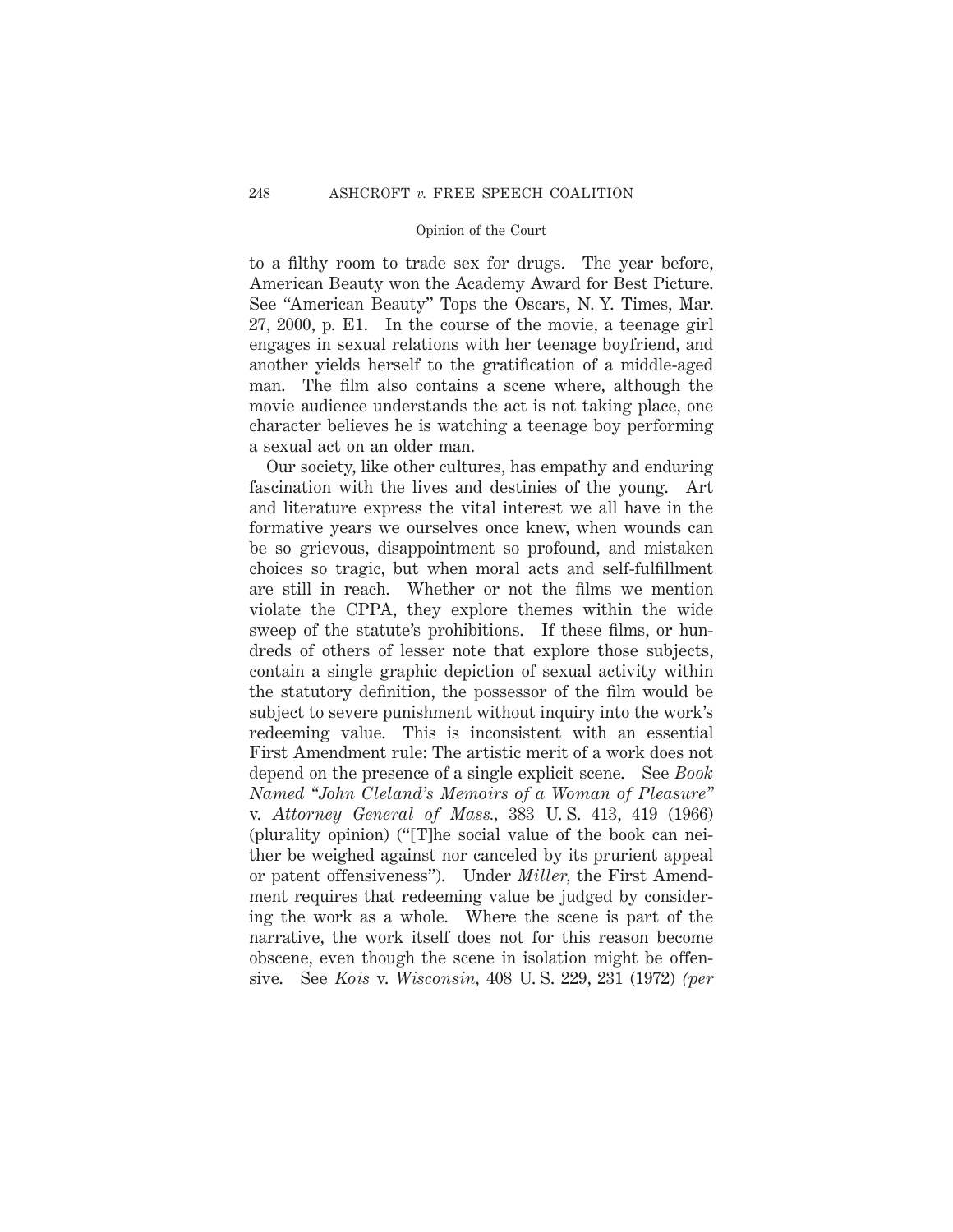*curiam).* For this reason, and the others we have noted, the CPPA cannot be read to prohibit obscenity, because it lacks the required link between its prohibitions and the affront to community standards prohibited by the definition of obscenity.

The Government seeks to address this deficiency by arguing that speech prohibited by the CPPA is virtually indistinguishable from child pornography, which may be banned without regard to whether it depicts works of value. See *New York* v. *Ferber,* 458 U. S., at 761. Where the images are themselves the product of child sexual abuse, *Ferber* recognized that the State had an interest in stamping it out without regard to any judgment about its content. *Id.,* at 761, n. 12; see also *id.,* at 775 (O'Connor, J., concurring) ("As drafted, New York's statute does not attempt to suppress the communication of particular ideas"). The production of the work, not its content, was the target of the statute. The fact that a work contained serious literary, artistic, or other value did not excuse the harm it caused to its child participants. It was simply "unrealistic to equate a community's toleration for sexually oriented materials with the permissible scope of legislation aimed at protecting children from sexual exploitation." *Id.,* at 761, n. 12.

*Ferber* upheld a prohibition on the distribution and sale of child pornography, as well as its production, because these acts were "intrinsically related" to the sexual abuse of children in two ways. *Id.,* at 759. First, as a permanent record of a child's abuse, the continued circulation itself would harm the child who had participated. Like a defamatory statement, each new publication of the speech would cause new injury to the child's reputation and emotional well-being. See *id.,* at 759, and n. 10. Second, because the traffic in child pornography was an economic motive for its production, the State had an interest in closing the distribution network. "The most expeditious if not the only practical method of law enforcement may be to dry up the market for this material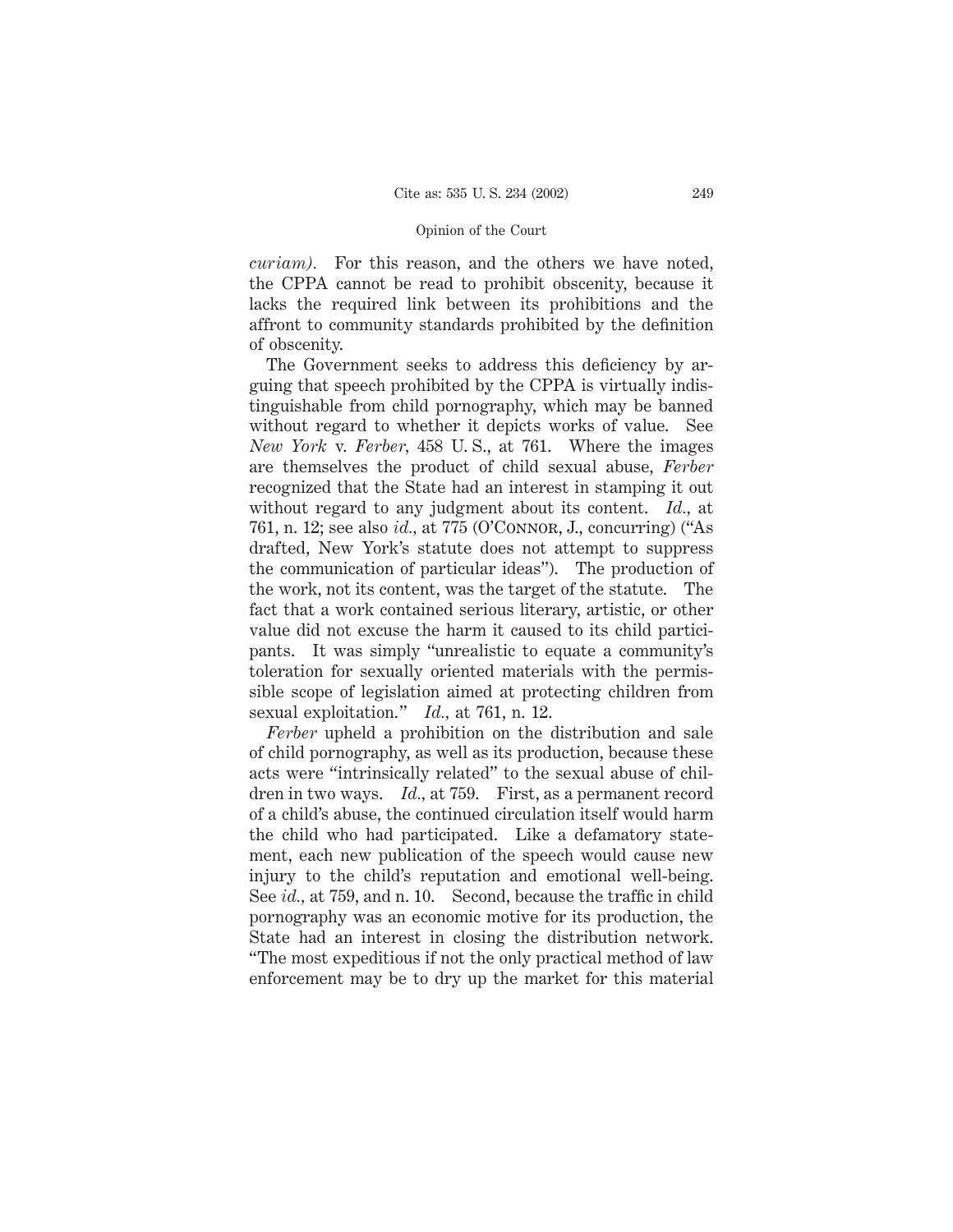by imposing severe criminal penalties on persons selling, advertising, or otherwise promoting the product." *Id.,* at 760. Under either rationale, the speech had what the Court in effect held was a proximate link to the crime from which it came.

Later, in *Osborne* v. *Ohio,* 495 U. S. 103 (1990), the Court ruled that these same interests justified a ban on the possession of pornography produced by using children. "Given the importance of the State's interest in protecting the victims of child pornography," the State was justified in "attempting to stamp out this vice at all levels in the distribution chain." *Id.,* at 110. *Osborne* also noted the State's interest in preventing child pornography from being used as an aid in the solicitation of minors. *Id.*, at 111. The Court, however, anchored its holding in the concern for the participants, those whom it called the "victims of child pornography." *Id.,* at 110. It did not suggest that, absent this concern, other governmental interests would suffice. See *infra,* at 251–253.

In contrast to the speech in *Ferber,* speech that itself is the record of sexual abuse, the CPPA prohibits speech that records no crime and creates no victims by its production. Virtual child pornography is not "intrinsically related" to the sexual abuse of children, as were the materials in *Ferber.* 458 U. S., at 759. While the Government asserts that the images can lead to actual instances of child abuse, see *infra,* at 251–254, the causal link is contingent and indirect. The harm does not necessarily follow from the speech, but depends upon some unquantified potential for subsequent criminal acts.

The Government says these indirect harms are sufficient because, as *Ferber* acknowledged, child pornography rarely can be valuable speech. See 458 U. S., at 762 ("The value of permitting live performances and photographic reproductions of children engaged in lewd sexual conduct is exceedingly modest, if not *de minimis*"). This argument, however, suffers from two flaws. First, *Ferber*'s judg-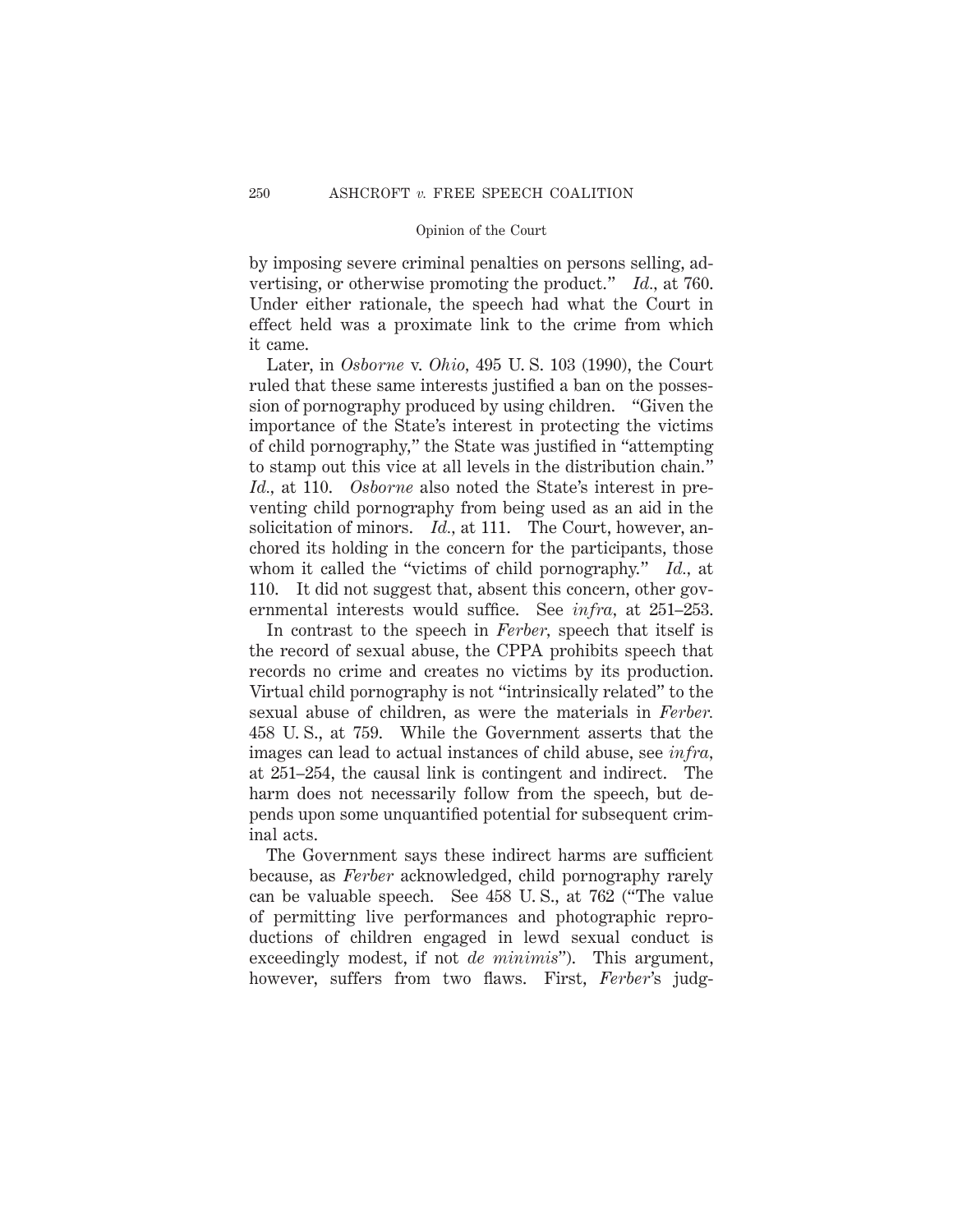ment about child pornography was based upon how it was made, not on what it communicated. The case reaffirmed that where the speech is neither obscene nor the product of sexual abuse, it does not fall outside the protection of the First Amendment. See *id.,* at 764–765 ("[T]he distribution of descriptions or other depictions of sexual conduct, not otherwise obscene, which do not involve live performance or photographic or other visual reproduction of live performances, retains First Amendment protection").

The second flaw in the Government's position is that *Ferber* did not hold that child pornography is by definition without value. On the contrary, the Court recognized some works in this category might have significant value, see *id.,* at 761, but relied on virtual images—the very images prohibited by the CPPA—as an alternative and permissible means of expression: "[I]f it were necessary for literary or artistic value, a person over the statutory age who perhaps looked younger could be utilized. Simulation outside of the prohibition of the statute could provide another alternative." *Id.,* at 763. *Ferber,* then, not only referred to the distinction between actual and virtual child pornography, it relied on it as a reason supporting its holding. *Ferber* provides no support for a statute that eliminates the distinction and makes the alternative mode criminal as well.

III

The CPPA, for reasons we have explored, is inconsistent with *Miller* and finds no support in *Ferber.* The Government seeks to justify its prohibitions in other ways. It argues that the CPPA is necessary because pedophiles may use virtual child pornography to seduce children. There are many things innocent in themselves, however, such as cartoons, video games, and candy, that might be used for immoral purposes, yet we would not expect those to be prohibited because they can be misused. The Government, of course, may punish adults who provide unsuitable mate-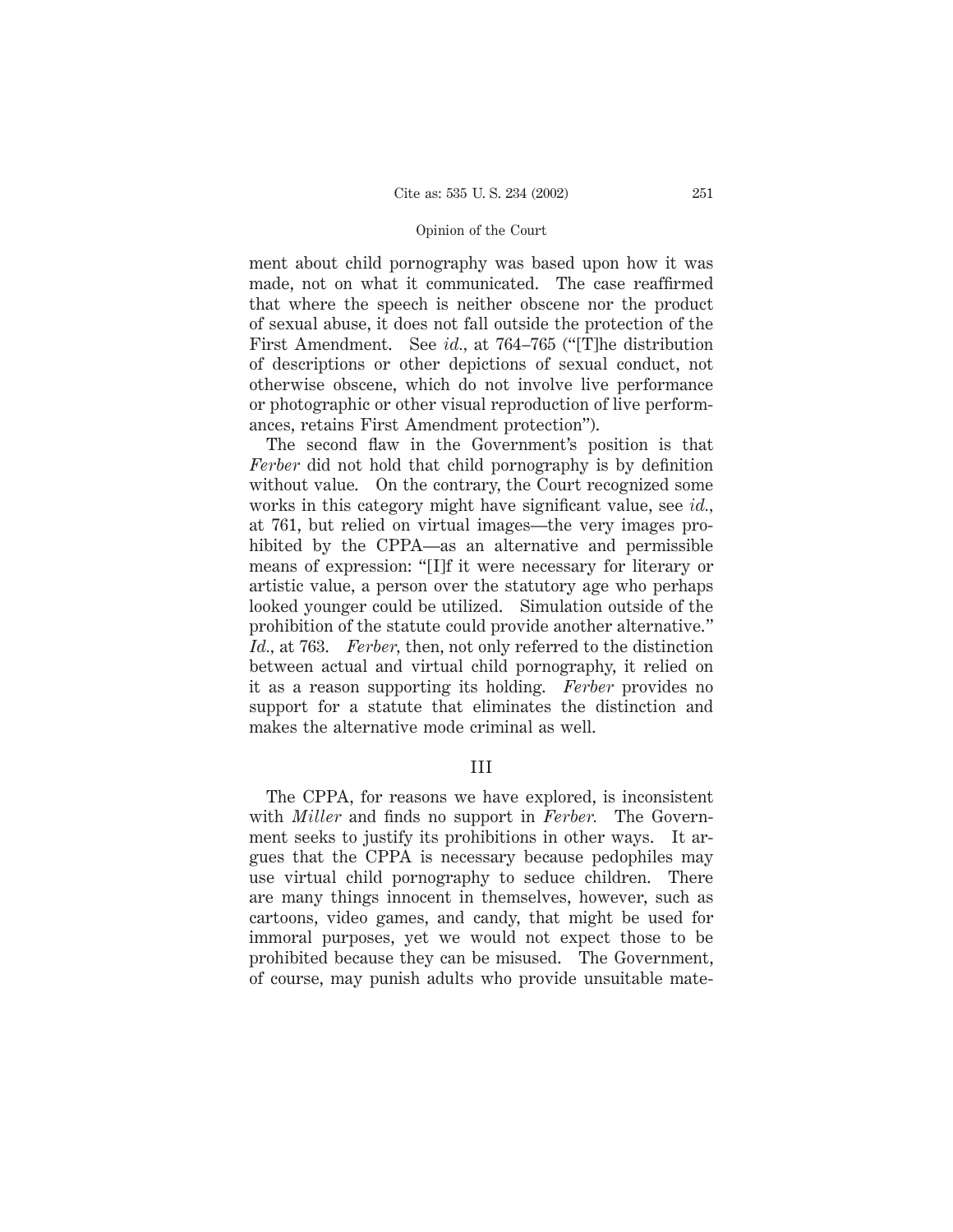rials to children, see *Ginsberg* v. *New York,* 390 U. S. 629 (1968), and it may enforce criminal penalties for unlawful solicitation. The precedents establish, however, that speech within the rights of adults to hear may not be silenced completely in an attempt to shield children from it. See *Sable Communications of Cal., Inc.* v. *FCC,* 492 U. S. 115 (1989). In *Butler* v. *Michigan,* 352 U. S. 380, 381 (1957), the Court invalidated a statute prohibiting distribution of an indecent publication because of its tendency to " 'incite minors to violent or depraved or immoral acts.'" A unanimous Court agreed upon the important First Amendment principle that the State could not "reduce the adult population . . . to reading only what is fit for children." *Id.,* at 383. We have reaffirmed this holding. See *United States* v. *Playboy Entertainment Group, Inc.,* 529 U. S. 803, 814 (2000) ("[T]he objective of shielding children does not suffice to support a blanket ban if the protection can be accomplished by a less restrictive alternative"); *Reno* v. *American Civil Liberties Union,* 521 U. S., at 875 (The "governmental interest in protecting children from harmful materials . . . does not justify an unnecessarily broad suppression of speech addressed to adults"); *Sable Communications* v. *FCC, supra,* at 130–131 (striking down a ban on "dial-a-porn" messages that had "the invalid effect of limiting the content of adult telephone conversations to that which is suitable for children to hear").

Here, the Government wants to keep speech from children not to protect them from its content but to protect them from those who would commit other crimes. The principle, however, remains the same: The Government cannot ban speech fit for adults simply because it may fall into the hands of children. The evil in question depends upon the actor's unlawful conduct, conduct defined as criminal quite apart from any link to the speech in question. This establishes that the speech ban is not narrowly drawn. The objective is to prohibit illegal conduct, but this restriction goes well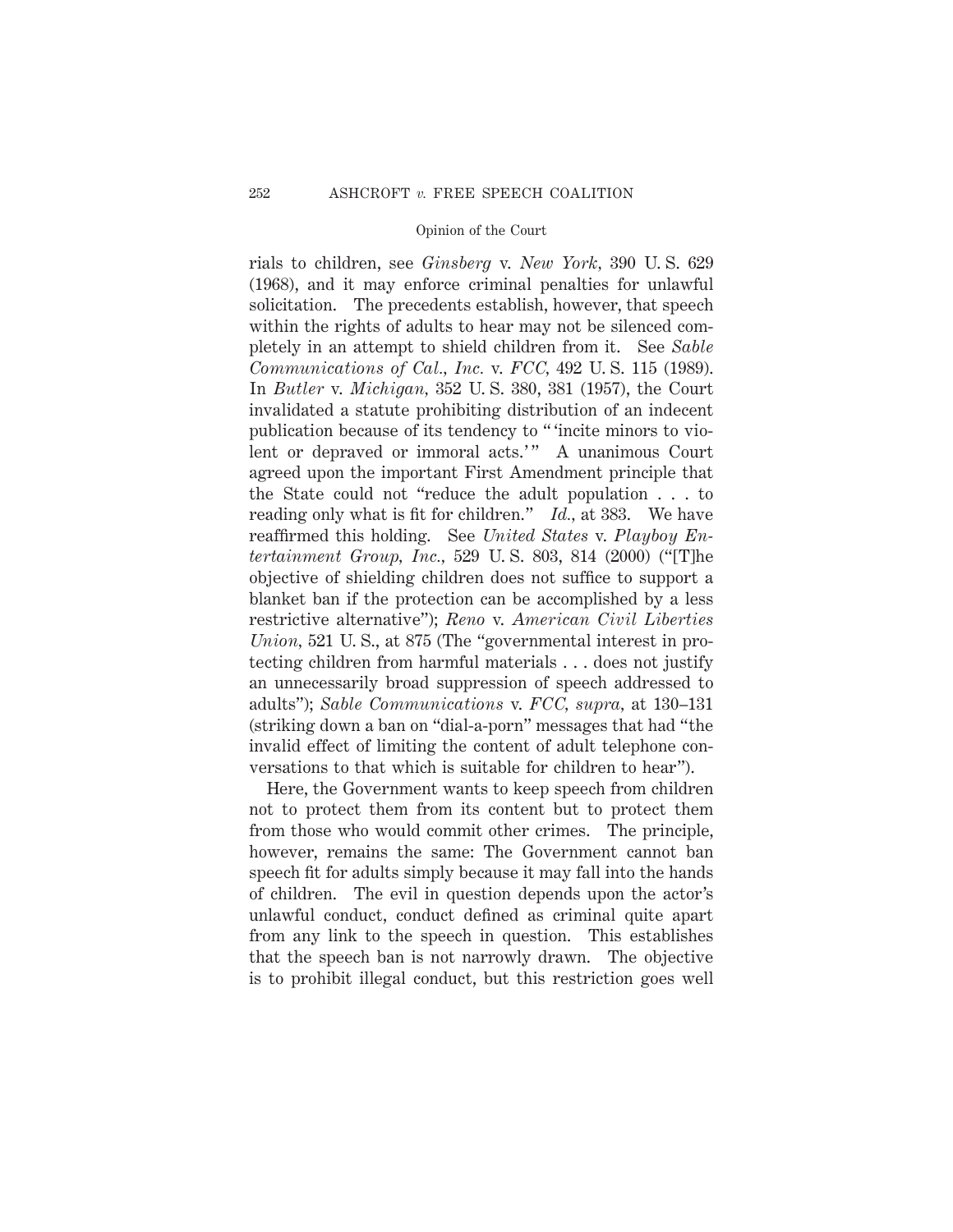beyond that interest by restricting the speech available to law-abiding adults.

The Government submits further that virtual child pornography whets the appetites of pedophiles and encourages them to engage in illegal conduct. This rationale cannot sustain the provision in question. The mere tendency of speech to encourage unlawful acts is not a sufficient reason for banning it. The government "cannot constitutionally premise legislation on the desirability of controlling a person's private thoughts." *Stanley* v. *Georgia,* 394 U. S. 557, 566 (1969). First Amendment freedoms are most in danger when the government seeks to control thought or to justify its laws for that impermissible end. The right to think is the beginning of freedom, and speech must be protected from the government because speech is the beginning of thought.

To preserve these freedoms, and to protect speech for its own sake, the Court's First Amendment cases draw vital distinctions between words and deeds, between ideas and conduct. See *Kingsley Int'l Pictures Corp.,* 360 U. S., at 689; see also *Bartnicki* v. *Vopper,* 532 U. S. 514, 529 (2001) ("The normal method of deterring unlawful conduct is to impose an appropriate punishment on the person who engages in it"). The government may not prohibit speech because it increases the chance an unlawful act will be committed "at some indefinite future time." *Hess* v. *Indiana,* 414 U. S. 105, 108 (1973) *(per curiam).* The government may suppress speech for advocating the use of force or a violation of law only if "such advocacy is directed to inciting or producing imminent lawless action and is likely to incite or produce such action." *Brandenburg* v. *Ohio,* 395 U. S. 444, 447 (1969) *(per curiam).* There is here no attempt, incitement, solicitation, or conspiracy. The Government has shown no more than a remote connection between speech that might encourage thoughts or impulses and any resulting child abuse. Without a significantly stronger, more direct connection, the Government may not prohibit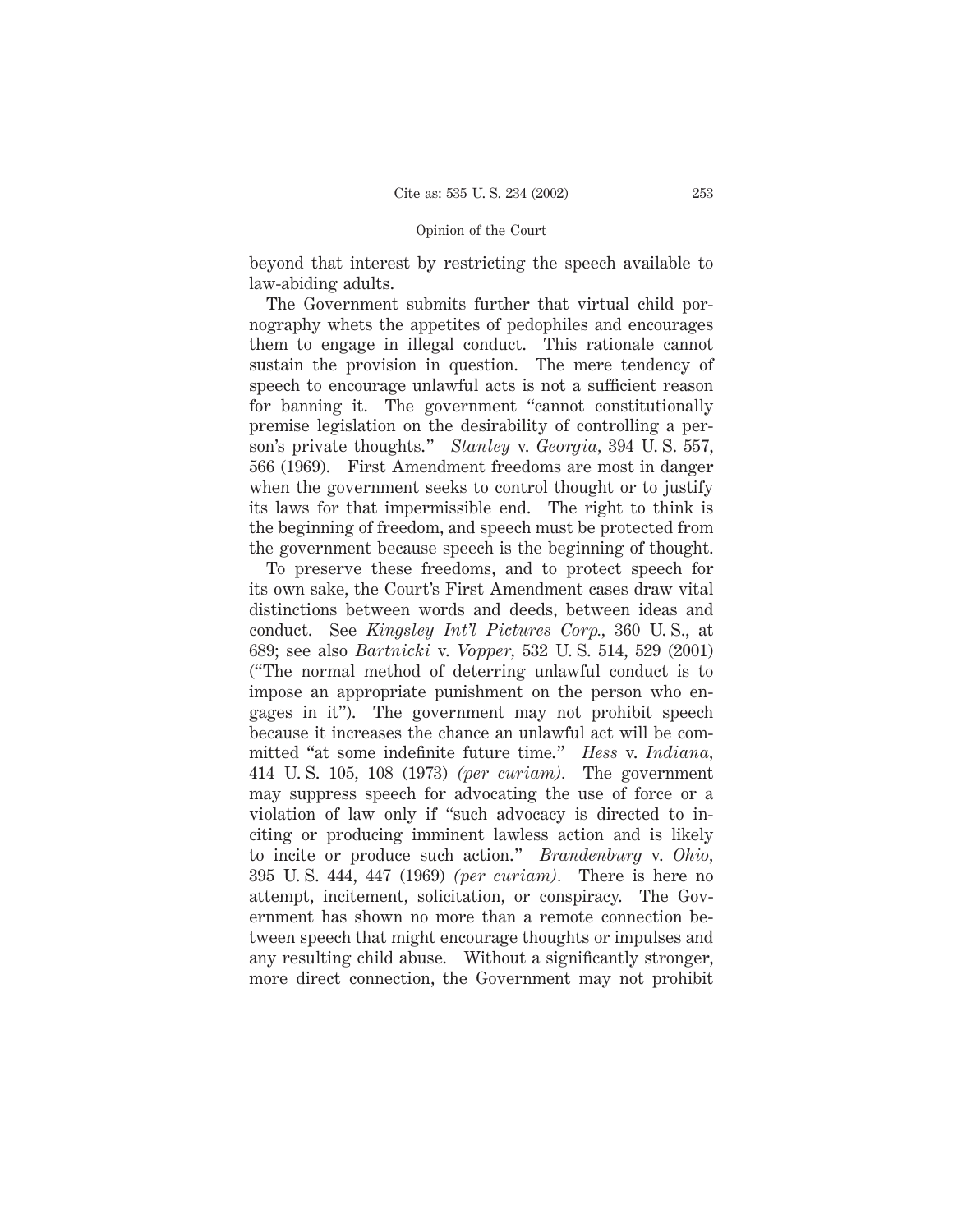speech on the ground that it may encourage pedophiles to engage in illegal conduct.

The Government next argues that its objective of eliminating the market for pornography produced using real children necessitates a prohibition on virtual images as well. Virtual images, the Government contends, are indistinguishable from real ones; they are part of the same market and are often exchanged. In this way, it is said, virtual images promote the trafficking in works produced through the exploitation of real children. The hypothesis is somewhat implausible. If virtual images were identical to illegal child pornography, the illegal images would be driven from the market by the indistinguishable substitutes. Few pornographers would risk prosecution by abusing real children if fictional, computerized images would suffice.

In the case of the material covered by *Ferber,* the creation of the speech is itself the crime of child abuse; the prohibition deters the crime by removing the profit motive. See *Osborne,* 495 U. S., at 109–110. Even where there is an underlying crime, however, the Court has not allowed the suppression of speech in all cases. *E. g., Bartnicki, supra,* at 529 (market deterrence would not justify law prohibiting a radio commentator from distributing speech that had been unlawfully intercepted). We need not consider where to strike the balance in this case, because here, there is no underlying crime at all. Even if the Government's market deterrence theory were persuasive in some contexts, it would not justify this statute.

Finally, the Government says that the possibility of producing images by using computer imaging makes it very difficult for it to prosecute those who produce pornography by using real children. Experts, we are told, may have difficulty in saying whether the pictures were made by using real children or by using computer imaging. The necessary solution, the argument runs, is to prohibit both kinds of im-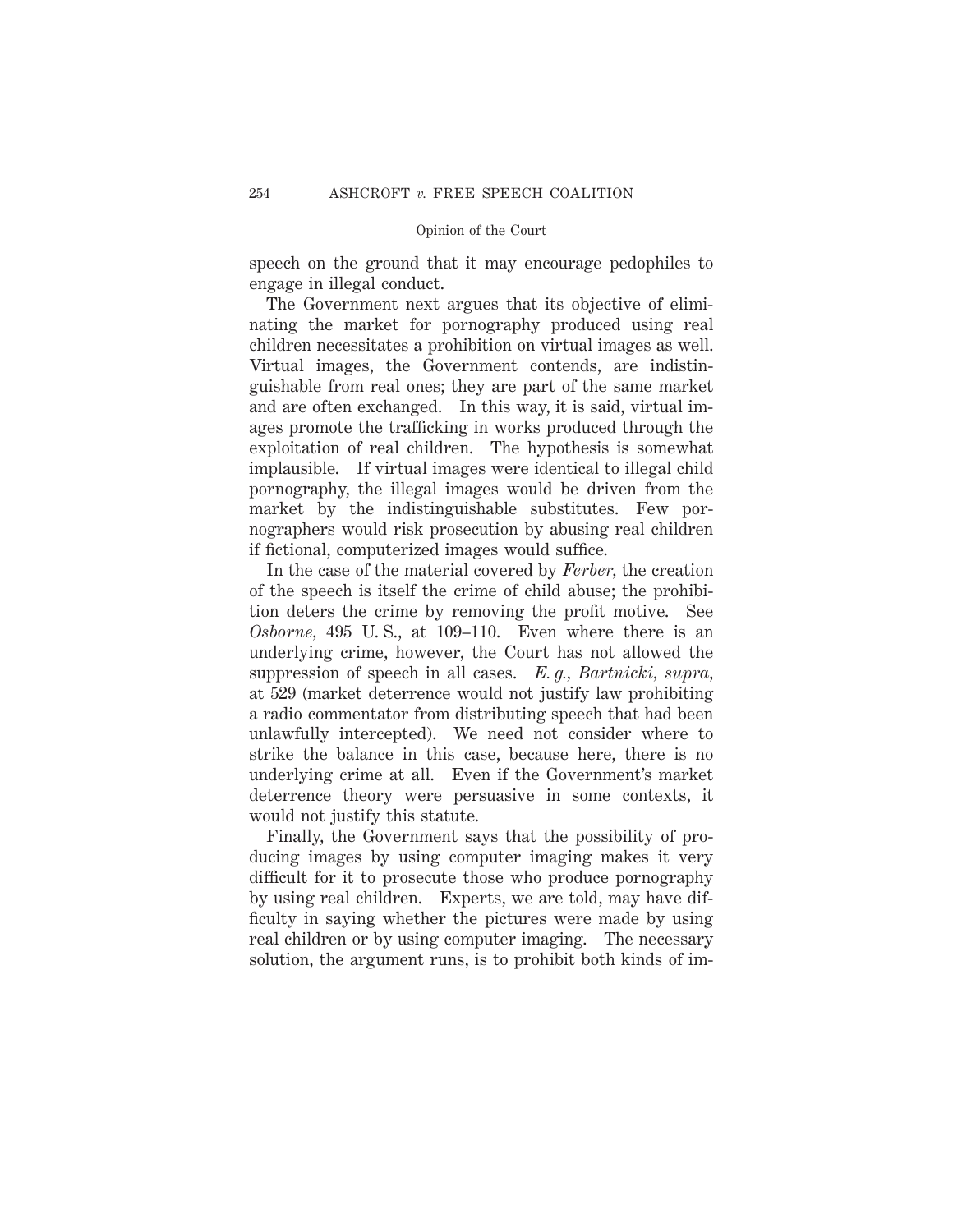ages. The argument, in essence, is that protected speech may be banned as a means to ban unprotected speech. This analysis turns the First Amendment upside down.

The Government may not suppress lawful speech as the means to suppress unlawful speech. Protected speech does not become unprotected merely because it resembles the latter. The Constitution requires the reverse. "[T]he possible harm to society in permitting some unprotected speech to go unpunished is outweighed by the possibility that protected speech of others may be muted . . . ." *Broadrick* v. *Oklahoma,* 413 U. S., at 612. The overbreadth doctrine prohibits the Government from banning unprotected speech if a substantial amount of protected speech is prohibited or chilled in the process.

To avoid the force of this objection, the Government would have us read the CPPA not as a measure suppressing speech but as a law shifting the burden to the accused to prove the speech is lawful. In this connection, the Government relies on an affirmative defense under the statute, which allows a defendant to avoid conviction for nonpossession offenses by showing that the materials were produced using only adults and were not otherwise distributed in a manner conveying the impression that they depicted real children. See 18 U. S. C. § 2252A(c).

The Government raises serious constitutional difficulties by seeking to impose on the defendant the burden of proving his speech is not unlawful. An affirmative defense applies only after prosecution has begun, and the speaker must himself prove, on pain of a felony conviction, that his conduct falls within the affirmative defense. In cases under the CPPA, the evidentiary burden is not trivial. Where the defendant is not the producer of the work, he may have no way of establishing the identity, or even the existence, of the actors. If the evidentiary issue is a serious problem for the Government, as it asserts, it will be at least as difficult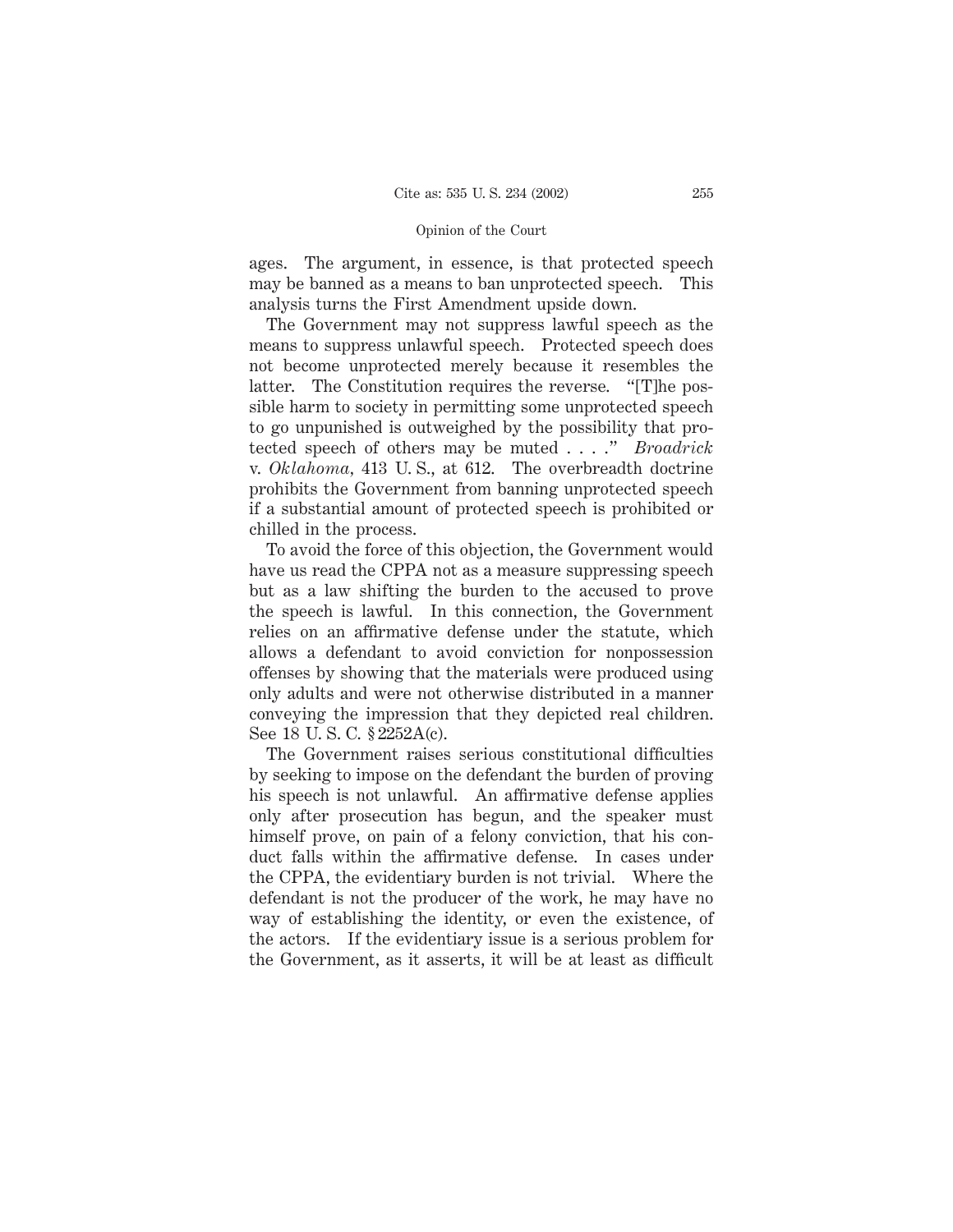for the innocent possessor. The statute, moreover, applies to work created before 1996, and the producers themselves may not have preserved the records necessary to meet the burden of proof. Failure to establish the defense can lead to a felony conviction.

We need not decide, however, whether the Government could impose this burden on a speaker. Even if an affirmative defense can save a statute from First Amendment challenge, here the defense is incomplete and insufficient, even on its own terms. It allows persons to be convicted in some instances where they can prove children were not exploited in the production. A defendant charged with possessing, as opposed to distributing, proscribed works may not defend on the ground that the film depicts only adult actors. See *ibid.* So while the affirmative defense may protect a movie producer from prosecution for the act of distribution, that same producer, and all other persons in the subsequent distribution chain, could be liable for possessing the prohibited work. Furthermore, the affirmative defense provides no protection to persons who produce speech by using computer imaging, or through other means that do not involve the use of adult actors who appear to be minors. See *ibid.* In these cases, the defendant can demonstrate no children were harmed in producing the images, yet the affirmative defense would not bar the prosecution. For this reason, the affirmative defense cannot save the statute, for it leaves unprotected a substantial amount of speech not tied to the Government's interest in distinguishing images produced using real children from virtual ones.

In sum, § 2256(8)(B) covers materials beyond the categories recognized in *Ferber* and *Miller,* and the reasons the Government offers in support of limiting the freedom of speech have no justification in our precedents or in the law of the First Amendment. The provision abridges the freedom to engage in a substantial amount of lawful speech. For this reason, it is overbroad and unconstitutional.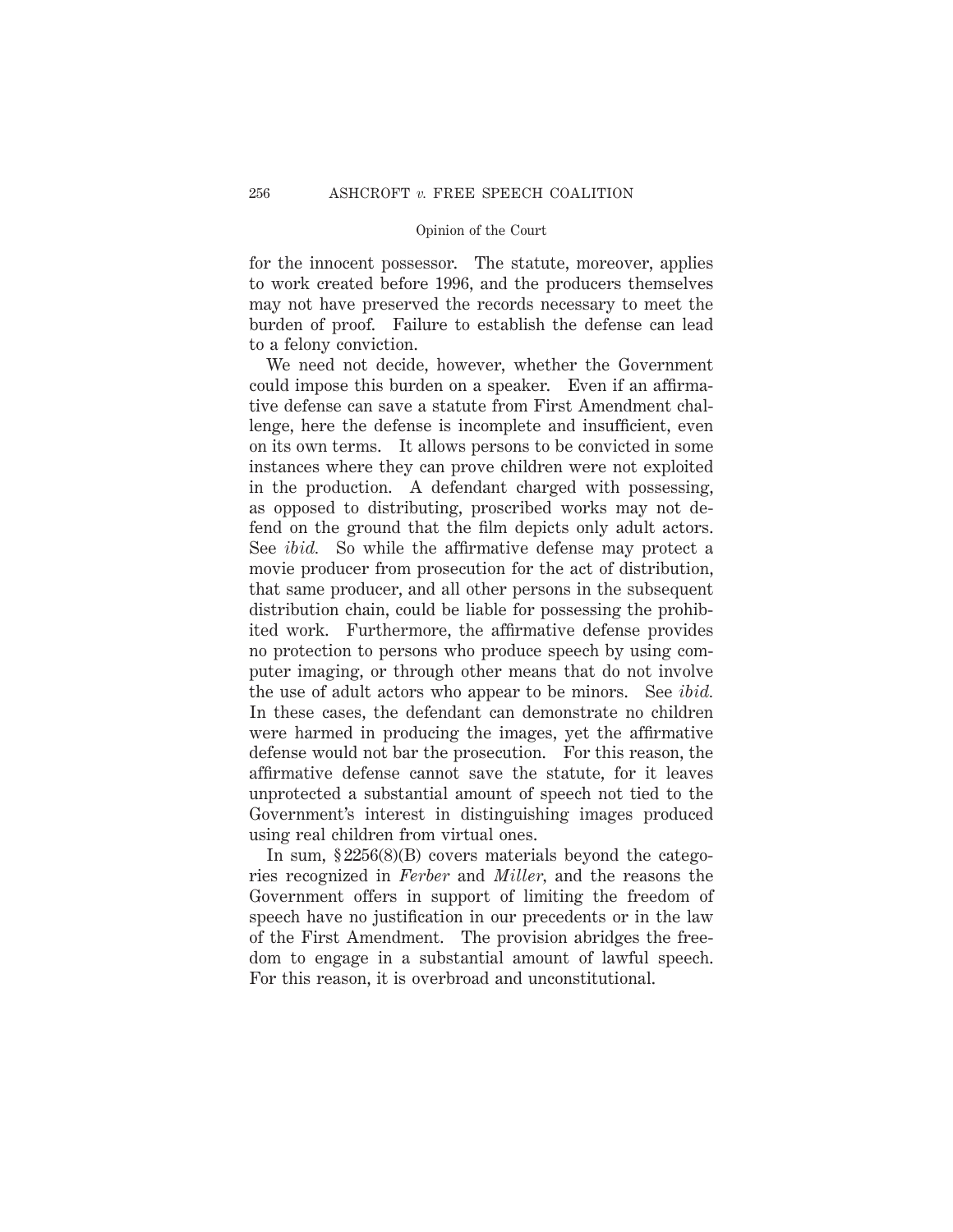### IV

Respondents challenge § 2256(8)(D) as well. This provision bans depictions of sexually explicit conduct that are "advertised, promoted, presented, described, or distributed in such a manner that conveys the impression that the material is or contains a visual depiction of a minor engaging in sexually explicit conduct." The parties treat the section as nearly identical to the provision prohibiting materials that appear to be child pornography. In the Government's view, the difference between the two is that "the 'conveys the impression' provision requires the jury to assess the material at issue in light of the manner in which it is promoted." Brief for Petitioners 18, n. 3. The Government's assumption, however, is that the determination would still depend principally upon the content of the prohibited work.

We disagree with this view. The CPPA prohibits sexually explicit materials that "conve[y] the impression" they depict minors. While that phrase may sound like the "appears to be" prohibition in § 2256(8)(B), it requires little judgment about the content of the image. Under  $\S 2256(8)(D)$ , the work must be sexually explicit, but otherwise the content is irrelevant. Even if a film contains no sexually explicit scenes involving minors, it could be treated as child pornography if the title and trailers convey the impression that the scenes would be found in the movie. The determination turns on how the speech is presented, not on what is depicted. While the legislative findings address at length the problems posed by materials that look like child pornography, they are silent on the evils posed by images simply pandered that way.

The Government does not offer a serious defense of this provision, and the other arguments it makes in support of the CPPA do not bear on  $$2256(8)(D)$ . The materials, for instance, are not likely to be confused for child pornography in a criminal trial. The Court has recognized that pandering may be relevant, as an evidentiary matter, to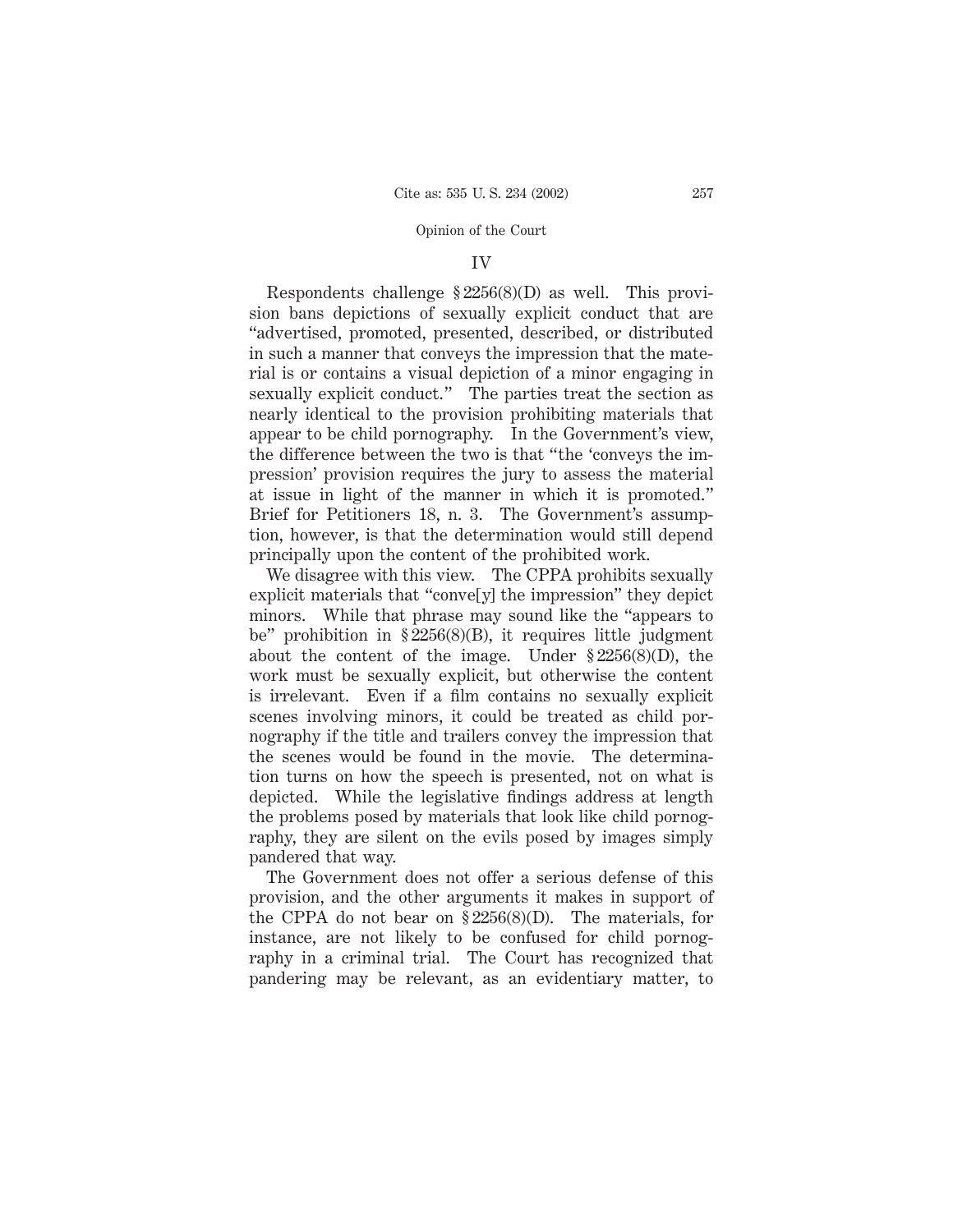the question whether particular materials are obscene. See *Ginzburg* v. *United States,* 383 U. S. 463, 474 (1966) ("[I]n close cases evidence of pandering may be probative with respect to the nature of the material in question and thus satisfy the [obscenity] test"). Where a defendant engages in the "commercial exploitation of erotica solely for the sake of their prurient appeal," *id.,* at 466, the context he or she creates may itself be relevant to the evaluation of the materials.

Section 2256(8)(D), however, prohibits a substantial amount of speech that falls outside *Ginzburg*'s rationale. Materials falling within the proscription are tainted and unlawful in the hands of all who receive it, though they bear no responsibility for how it was marketed, sold, or described. The statute, furthermore, does not require that the context be part of an effort at "commercial exploitation." *Ibid.* As a consequence, the CPPA does more than prohibit pandering. It prohibits possession of material described, or pandered, as child pornography by someone earlier in the distribution chain. The provision prohibits a sexually explicit film containing no youthful actors, just because it is placed in a box suggesting a prohibited movie. Possession is a crime even when the possessor knows the movie was mislabeled. The First Amendment requires a more precise restriction. For this reason, § 2256(8)(D) is substantially overbroad and in violation of the First Amendment.

V

For the reasons we have set forth, the prohibitions of §§ 2256(8)(B) and 2256(8)(D) are overbroad and unconstitutional. Having reached this conclusion, we need not address respondents' further contention that the provisions are unconstitutional because of vague statutory language.

The judgment of the Court of Appeals is affirmed.

*It is so ordered.*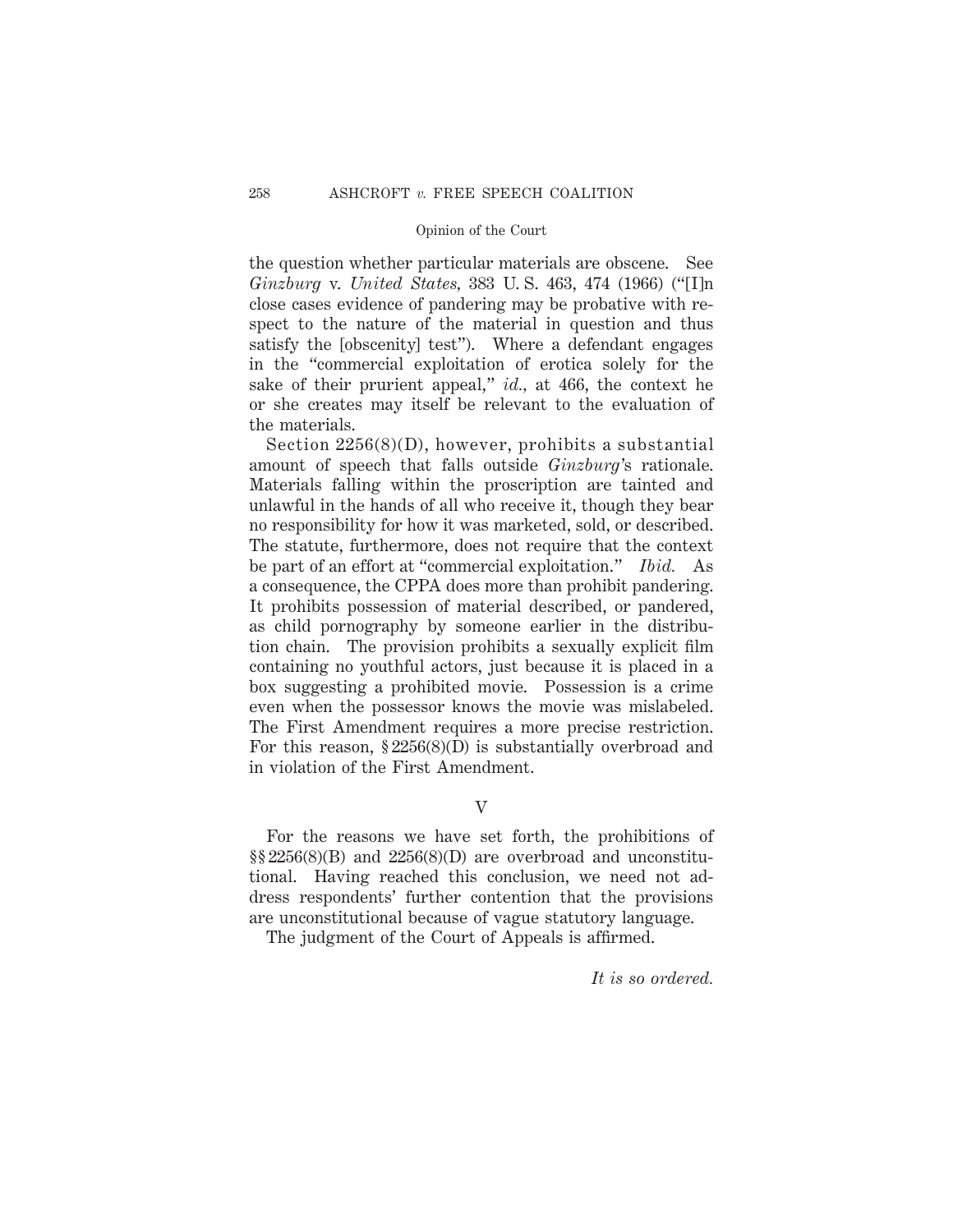# Thomas, J., concurring in judgment

# Justice Thomas, concurring in the judgment.

In my view, the Government's most persuasive asserted interest in support of the Child Pornography Prevention Act of 1996 (CPPA), 18 U. S. C. § 2251 *et seq.,* is the prosecution rationale—that persons who possess and disseminate pornographic images of real children may escape conviction by claiming that the images are computer generated, thereby raising a reasonable doubt as to their guilt. See Brief for Petitioners 37. At this time, however, the Government asserts only that defendants *raise* such defenses, not that they have done so successfully. In fact, the Government points to no case in which a defendant has been acquitted based on a "computer-generated images" defense. See *id.,* at 37–38, and n. 8. While this speculative interest cannot support the broad reach of the CPPA, technology may evolve to the point where it becomes impossible to enforce actual child pornography laws because the Government cannot prove that certain pornographic images are of real children. In the event this occurs, the Government should not be foreclosed from enacting a regulation of virtual child pornography that contains an appropriate affirmative defense or some other narrowly drawn restriction.

The Court suggests that the Government's interest in enforcing prohibitions against real child pornography cannot justify prohibitions on virtual child pornography, because "[t]his analysis turns the First Amendment upside down. The Government may not suppress lawful speech as the means to suppress unlawful speech." *Ante,* at 255. But if technological advances thwart prosecution of "unlawful speech," the Government may well have a compelling interest in barring or otherwise regulating some narrow category of "lawful speech" in order to enforce effectively laws against pornography made through the abuse of real children. The Court does leave open the possibility that a more complete affirmative defense could save a statute's constitutionality, see *ante,* at 256, implicitly accepting that some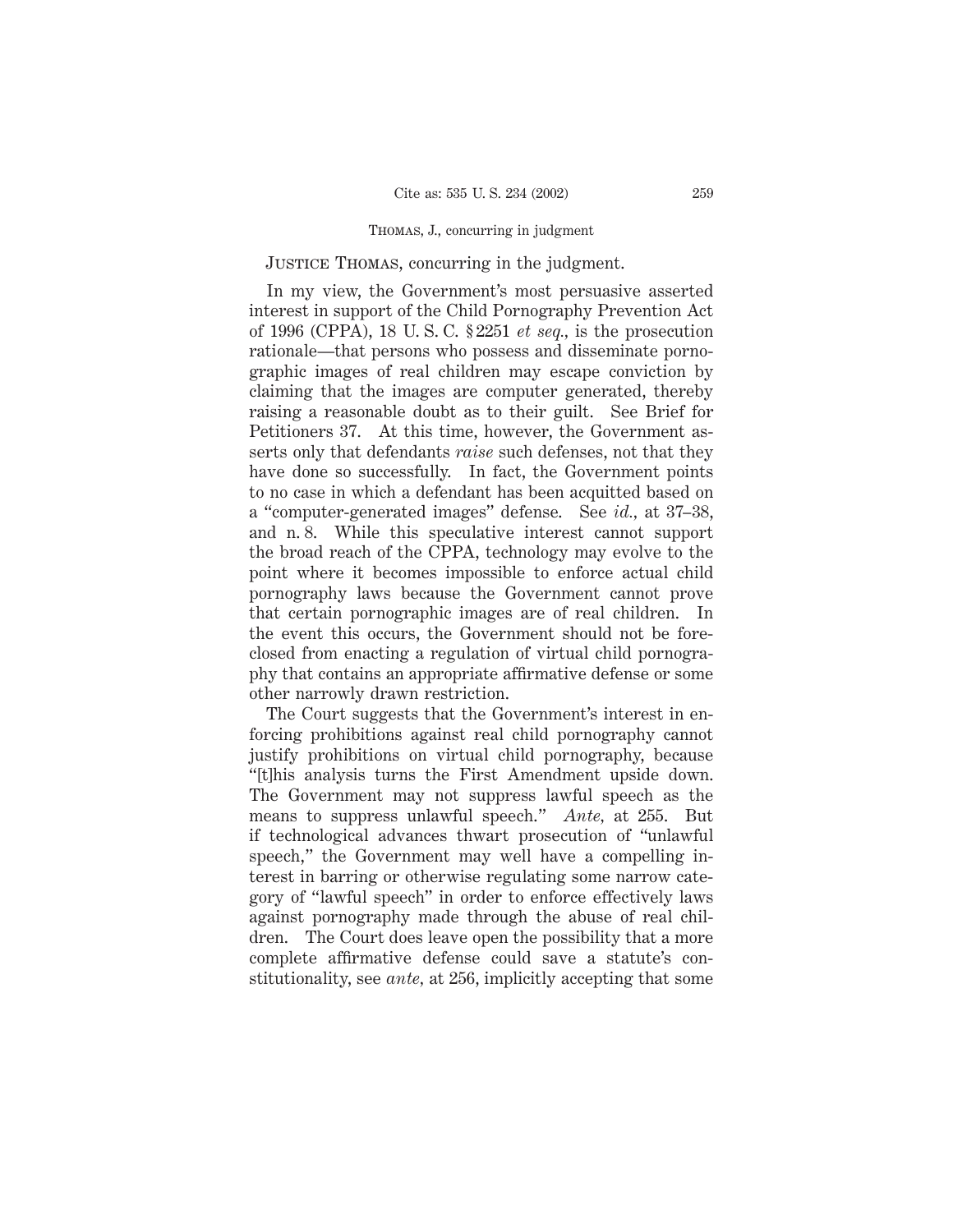regulation of virtual child pornography might be constitutional. I would not prejudge, however, whether a more complete affirmative defense is the only way to narrowly tailor a criminal statute that prohibits the possession and dissemination of virtual child pornography. Thus, I concur in the judgment of the Court.

JUSTICE O'CONNOR, with whom THE CHIEF JUSTICE and Justice Scalia join as to Part II, concurring in the judgment in part and dissenting in part.

The Child Pornography Prevention Act of 1996 (CPPA), 18 U. S. C. § 2251 *et seq.,* proscribes the "knowin[g]" reproduction, distribution, sale, reception, or possession of images that fall under the statute's definition of child pornography, § 2252A(a). Possession is punishable by up to 5 years in prison for a first offense, § 2252A(b), and all other transgressions are punishable by up to 15 years in prison for a first offense,  $§ 2252A(a)$ . The CPPA defines child pornography to include "any visual depiction . . . of sexually explicit conduct" where "such visual depiction is, or *appears to be,* of a minor engaging in sexually explicit conduct," § 2256(8)(B) (emphasis added), or "such visual depiction is advertised, promoted, presented, described, or distributed in such a manner that *conveys the impression* that the material is or contains a visual depiction of a minor engaging in sexually explicit conduct," § 2256(8)(D) (emphasis added). The statute defines "sexually explicit conduct" as "actual or simulated—. . . sexual intercourse  $\dots$ ; ... bestiality; ... masturbation; ... sadistic or masochistic abuse; or . . . lascivious exhibition of the genitals or pubic area of any person."  $§ 2256(2)$ .

The CPPA provides for two affirmative defenses. First, a defendant is not liable for possession if the defendant possesses less than three proscribed images and promptly destroys such images or reports the matter to law enforcement. § 2252A(d). Second, a defendant is not liable for the remaining acts proscribed in § 2252A(a) if the images involved were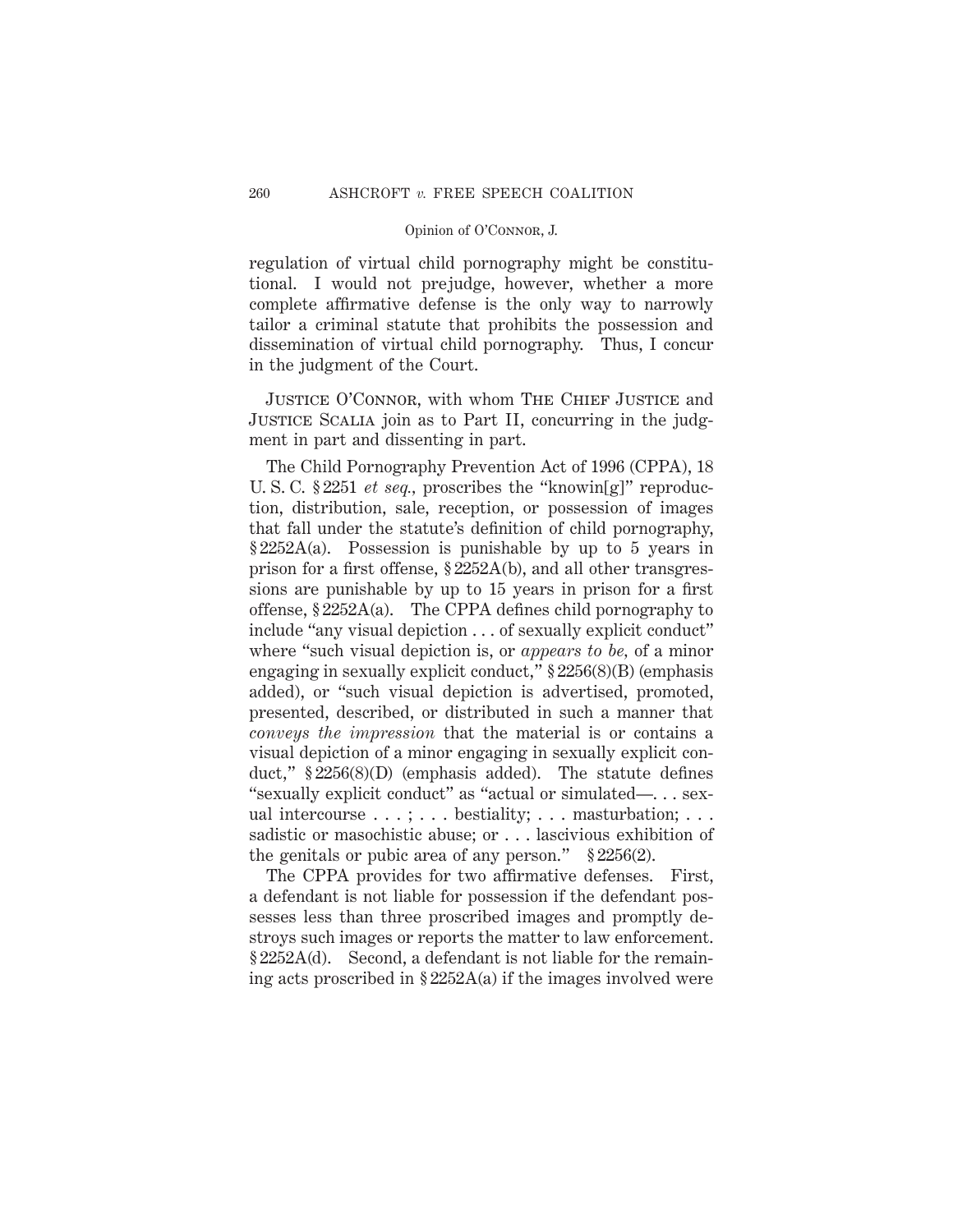produced using only adult subjects and are not presented in such a manner as to "convey the impression" they contain depictions of minors engaging in sexually explicit conduct. § 2252A(c).

This litigation involves a facial challenge to the CPPA's prohibitions of pornographic images that "appea[r] to be . . . of a minor" and of material that "conveys the impression" that it contains pornographic images of minors. While I agree with the Court's judgment that the First Amendment requires that the latter prohibition be struck down, I disagree with its decision to strike down the former prohibition in its entirety. The "appears to be . . . of a minor" language in § 2256(8)(B) covers two categories of speech: pornographic images of adults that look like children ("youthful adult pornography") and pornographic images of children created wholly on a computer, without using any actual children ("virtual child pornography"). The Court concludes, correctly, that the CPPA's ban on youthful adult pornography is overbroad. In my view, however, respondents fail to present sufficient evidence to demonstrate that the ban on virtual child pornography is overbroad. Because invalidation due to overbreadth is such "strong medicine," *Broadrick* v. *Oklahoma,* 413 U. S. 601, 613 (1973), I would strike down the prohibition of pornography that "appears to be" of minors only insofar as it is applied to the class of youthful adult pornography.

I

Respondents assert that the CPPA's prohibitions of youthful adult pornography, virtual child pornography, and material that "conveys the impression" that it contains actual child pornography are overbroad, that the prohibitions are content-based regulations not narrowly tailored to serve a compelling Government interest, and that the prohibitions are unconstitutionally vague. The Government not only disagrees with these specific contentions, but also requests that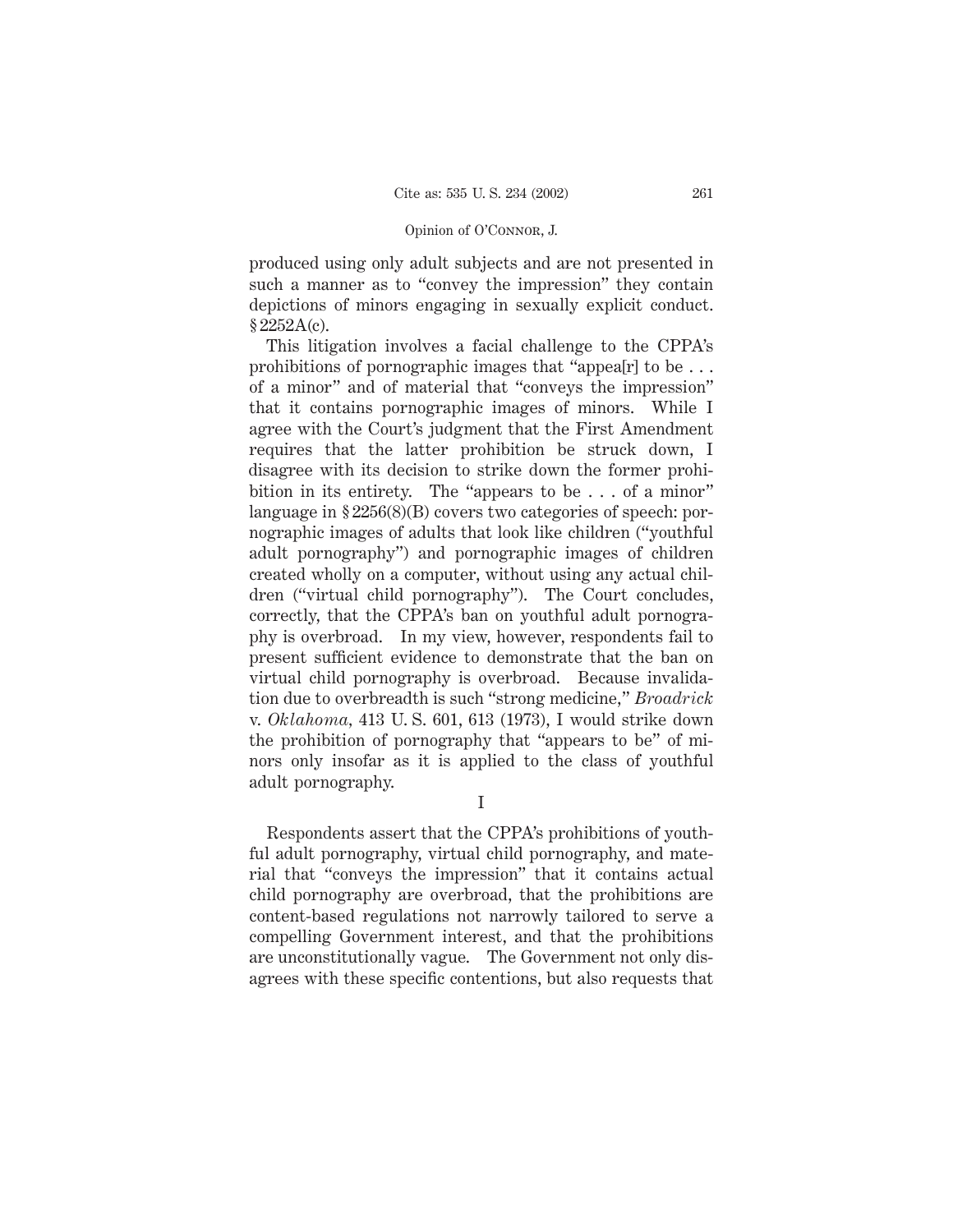the Court exclude youthful adult and virtual child pornography from the protection of the First Amendment.

I agree with the Court's decision not to grant this request. Because the Government may already prohibit obscenity without violating the First Amendment, see *Miller* v. *California,* 413 U. S. 15, 23 (1973), what the Government asks this Court to rule is that it may also prohibit youthful adult and virtual child pornography that is merely indecent without violating that Amendment. Although such pornography looks like the material at issue in *New York* v. *Ferber,* 458 U. S. 747 (1982), no children are harmed in the process of creating such pornography. *Id.,* at 759. Therefore, *Ferber* does not support the Government's ban on youthful adult and virtual child pornography. See *ante,* at 249–251. The Government argues that, even if the production of such pornography does not directly harm children, this material aids and abets child abuse. See *ante,* at 251–254. The Court correctly concludes that the causal connection between pornographic images that "appear" to include minors and actual child abuse is not strong enough to justify withdrawing First Amendment protection for such speech. See *ante,* at 250.

I also agree with the Court's decision to strike down the CPPA's ban on material presented in a manner that "conveys the impression" that it contains pornographic depictions of actual children ("actual child pornography"). 18 U. S. C. § 2256(8)(D). The Government fails to explain how this ban serves any compelling state interest. Any speech covered by § 2256(8)(D) that is obscene, actual child pornography, or otherwise indecent is prohibited by other federal statutes. See §§ 1460–1466 (obscenity), 2256(8)(A), (B) (actual child pornography), 2256(8)(B) (youthful adult and virtual child pornography). The Court concludes that  $§ 2256(8)(D)$  is overbroad, but its reasoning also persuades me that the provision is not narrowly tailored. See *ante,* at 257–258. The provision therefore fails strict scrutiny. *United States*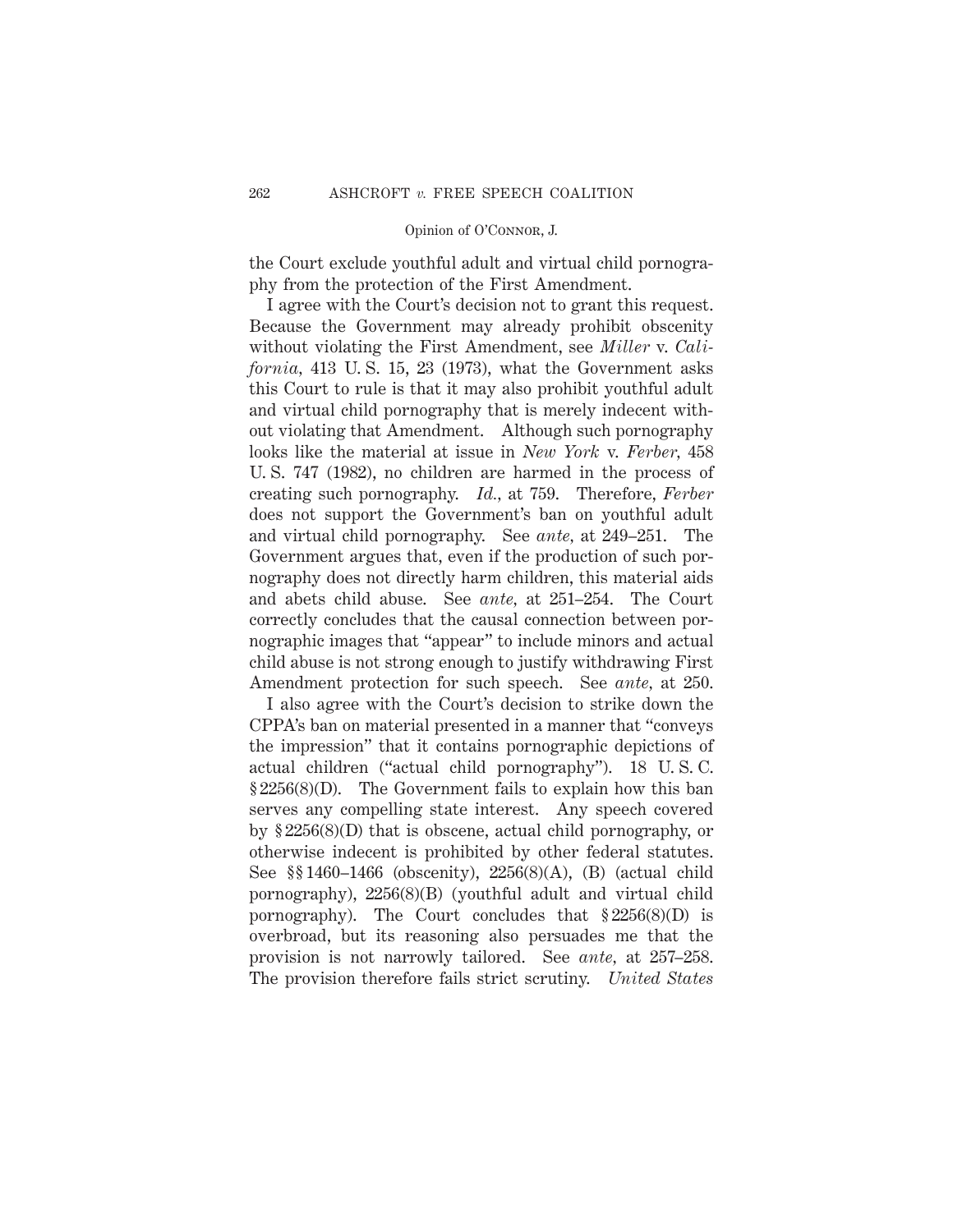v. *Playboy Entertainment Group, Inc.,* 529 U. S. 803, 813 (2000).

Finally, I agree with the Court that the CPPA's ban on youthful adult pornography is overbroad. The Court provides several examples of movies that, although possessing serious literary, artistic, or political value and employing only adult actors to perform simulated sexual conduct, fall under the CPPA's proscription on images that "appea[r] to be ... of a minor engaging in sexually explicit conduct," 18 U. S. C. § 2256(8)(B). See *ante,* at 247–248 (citing Romeo and Juliet, Traffic, and American Beauty). Individuals or businesses found to possess just three such films have no defense to criminal liability under the CPPA. § 2252A(d).

I disagree with the Court, however, that the CPPA's prohibition of virtual child pornography is overbroad. Before I reach that issue, there are two preliminary questions: whether the ban on virtual child pornography fails strict scrutiny and whether that ban is unconstitutionally vague. I would answer both in the negative.

The Court has long recognized that the Government has a compelling interest in protecting our Nation's children. See *Ferber, supra,* at 756–757 (citing cases). This interest is promoted by efforts directed against sexual offenders and actual child pornography. These efforts, in turn, are supported by the CPPA's ban on virtual child pornography. Such images whet the appetites of child molesters, § 121, 110 Stat. 3009–26, Congressional Findings (4), (10)(B), notes following 18 U. S. C. § 2251, who may use the images to seduce young children, *id.,* Finding (3). Of even more serious concern is the prospect that defendants indicted for the production, distribution, or possession of actual child pornography may evade liability by claiming that the images attributed to them are in fact computer generated. *Id.,* Finding (6)(A). Respondents may be correct that no defendant has success-

II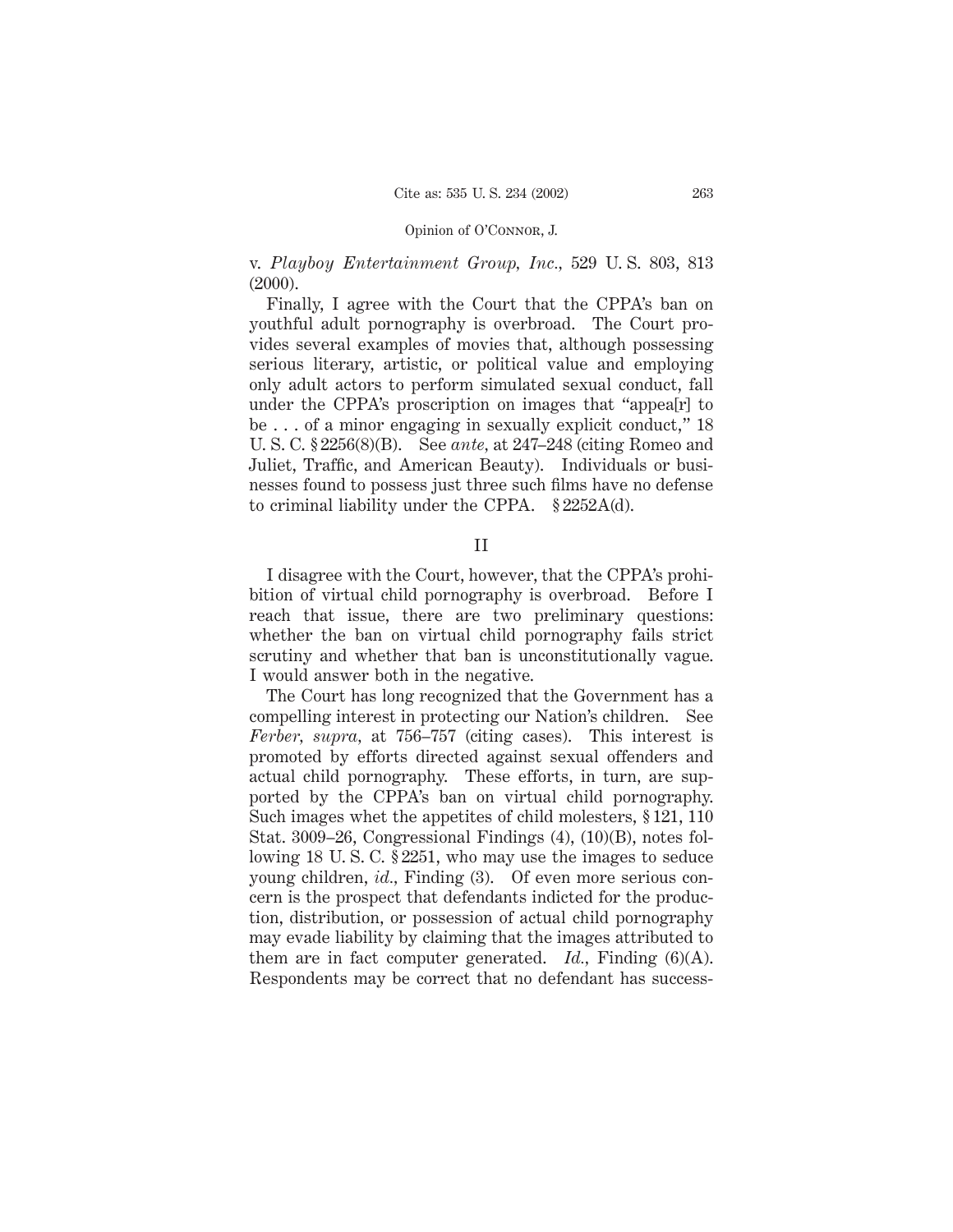fully employed this tactic. See, *e. g., United States* v. *Fox,* 248 F. 3d 394 (CA5 2001); *United States* v. *Vig,* 167 F. 3d 443 (CA8 1999); *United States* v. *Kimbrough,* 69 F. 3d 723 (CA5 1995); *United States* v. *Coleman,* 54 M. J. 869 (Army Ct. Crim. App. 2001). But, given the rapid pace of advances in computer-graphics technology, the Government's concern is reasonable. Computer-generated images lodged with the Court by *amici curiae* National Law Center for Children and Families et al. bear a remarkable likeness to actual human beings. Anyone who has seen, for example, the film Final Fantasy: The Spirits Within (H. Sakaguchi and M. Sakakibara directors, 2001) can understand the Government's concern. Moreover, this Court's cases do not require Congress to wait for harm to occur before it can legislate against it. See *Turner Broadcasting System, Inc.* v. *FCC,* 520 U. S. 180, 212 (1997).

Respondents argue that, even if the Government has a compelling interest to justify banning virtual child pornography, the "appears to be . . . of a minor" language is not narrowly tailored to serve that interest. See *Sable Communications of Cal., Inc.* v. *FCC,* 492 U. S. 115, 126 (1989). They assert that the CPPA would capture even cartoon sketches or statues of children that were sexually suggestive. Such images surely could not be used, for instance, to seduce children. I agree. A better interpretation of "appears to be . . . of" is "virtually indistinguishable from"—an interpretation that would not cover the examples respondents provide. Not only does the text of the statute comfortably bear this narrowing interpretation, the interpretation comports with the language that Congress repeatedly used in its findings of fact. See, *e. g.,* Congressional Finding (8), notes following 18 U. S. C. § 2251 (discussing how "visual depictions produced wholly or in part by electronic, mechanical, or other means, including by computer, which are virtually indistinguishable to the unsuspecting viewer from photographic images of actual children" may whet the appetites of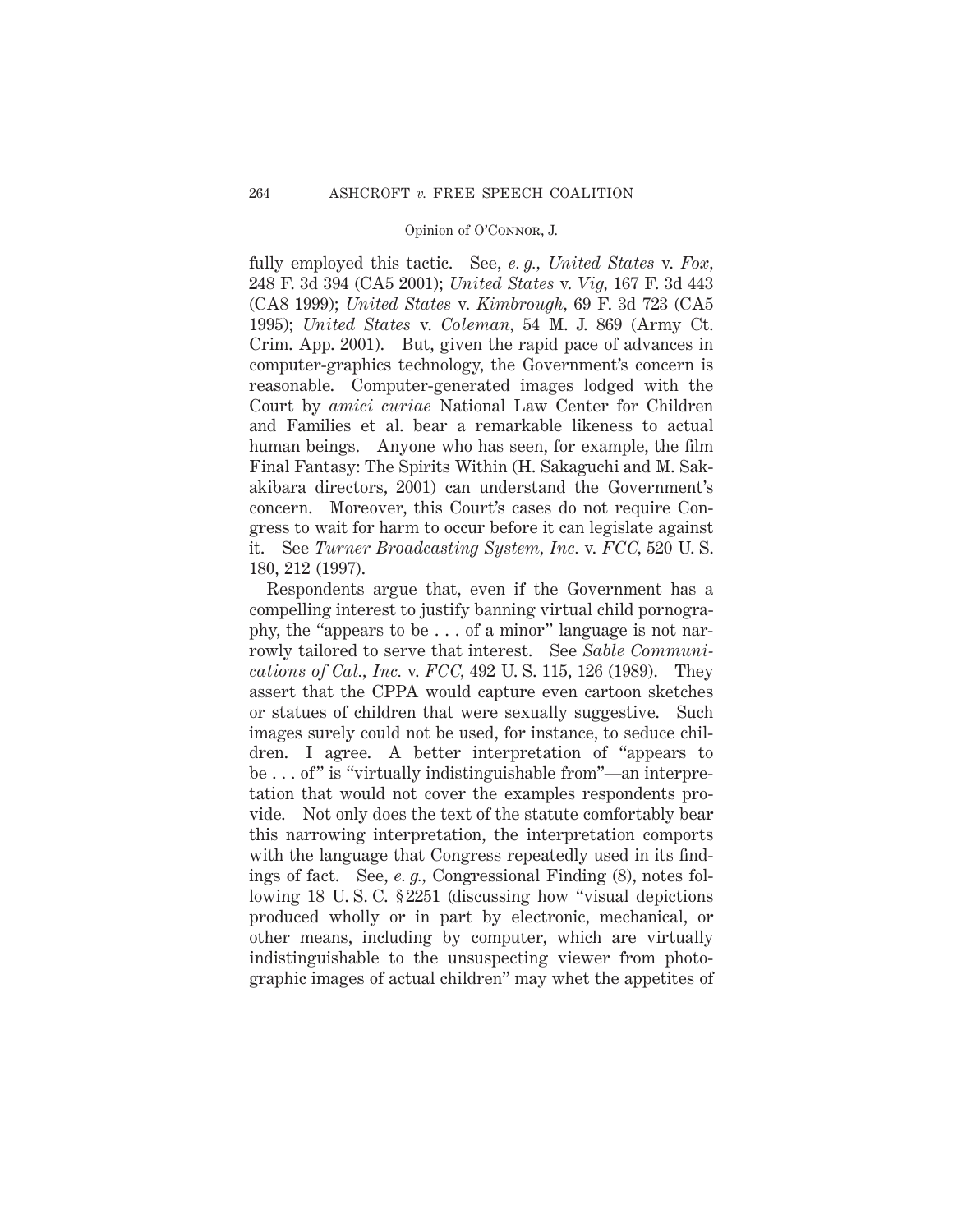child molesters). See also *id.,* Findings (5), (12). Finally, to the extent that the phrase "appears to be . . . of" is ambiguous, the narrowing interpretation avoids constitutional problems such as overbreadth and lack of narrow tailoring. See *Crowell* v. *Benson,* 285 U. S. 22, 62 (1932).

Reading the statute only to bar images that are virtually indistinguishable from actual children would not only assure that the ban on virtual child pornography is narrowly tailored, but would also assuage any fears that the "appears to be . . . of a minor" language is vague. The narrow reading greatly limits any risks from " 'discriminatory enforcement.' " *Reno* v. *American Civil Liberties Union,* 521 U. S. 844, 872 (1997). Respondents maintain that the "virtually indistinguishable from" language is also vague because it begs the question: from whose perspective? This problem is exaggerated. This Court has never required "mathematical certainty" or " 'meticulous specificity'" from the language of a statute. *Grayned* v. *City of Rockford,* 408 U. S. 104, 110 (1972).

The Court concludes that the CPPA's ban on virtual child pornography is overbroad. The basis for this holding is unclear. Although a content-based regulation may serve a compelling state interest, and be as narrowly tailored as possible while substantially serving that interest, the regulation may unintentionally ensnare speech that has serious literary, artistic, political, or scientific value or that does not threaten the harms sought to be combated by the Government. If so, litigants may challenge the regulation on its face as overbroad, but in doing so they bear the heavy burden of demonstrating that the regulation forbids a substantial amount of valuable or harmless speech. See *Reno, supra,* at 896 (O'Connor, J., concurring in judgment in part and dissenting in part) (citing *Broadrick,* 413 U. S., at 615). Respondents have not made such a demonstration. Respondents provide no examples of films or other materials that are wholly computer generated and contain images that "appea[r] to be . . .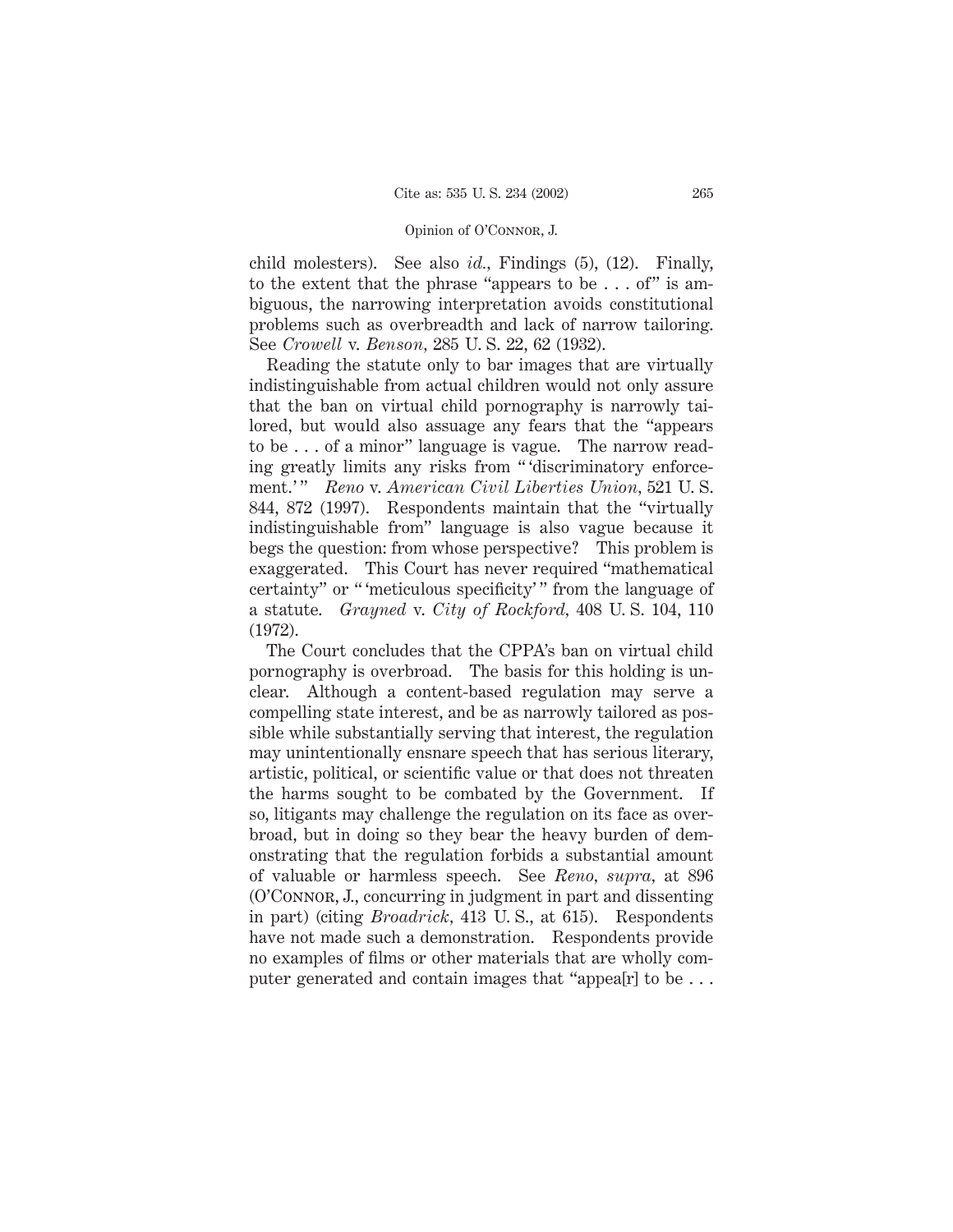of minors" engaging in indecent conduct, but that have serious value or do not facilitate child abuse. Their overbreadth challenge therefore fails.

# III

Although in my view the CPPA's ban on youthful adult pornography appears to violate the First Amendment, the ban on virtual child pornography does not. It is true that both bans are authorized by the same text: The statute's definition of child pornography to include depictions that "appea[r] to be" of children in sexually explicit poses. 18 U. S. C. § 2256(8)(B). Invalidating a statute due to overbreadth, however, is an extreme remedy, one that should be employed "sparingly and only as a last resort." *Broadrick, supra,* at 613. We have observed that "[i]t is not the usual judicial practice, . . . nor do we consider it generally desirable, to proceed to an overbreadth issue unnecessarily." *Board of Trustees of State Univ. of N. Y.* v. *Fox,* 492 U. S. 469, 484–485 (1989).

Heeding this caution, I would strike the "appears to be" provision only insofar as it is applied to the subset of cases involving youthful adult pornography. This approach is similar to that taken in *United States* v. *Grace,* 461 U. S. 171 (1983), which considered the constitutionality of a federal statute that makes it unlawful to "parade, stand, or move in processions or assemblages in the Supreme Court Building or grounds, or to display therein any flag, banner, or device designed or adapted to bring into public notice any party, organization, or movement." 40 U. S. C. § 13k (1994 ed.). The term "Supreme Court . . . grounds" technically includes the sidewalks surrounding the Court, but because sidewalks have traditionally been considered a public forum, the Court held the statute unconstitutional only when applied to sidewalks.

Although 18 U. S. C. § 2256(8)(B) does not distinguish between youthful adult and virtual child pornography, the CPPA elsewhere draws a line between these two classes of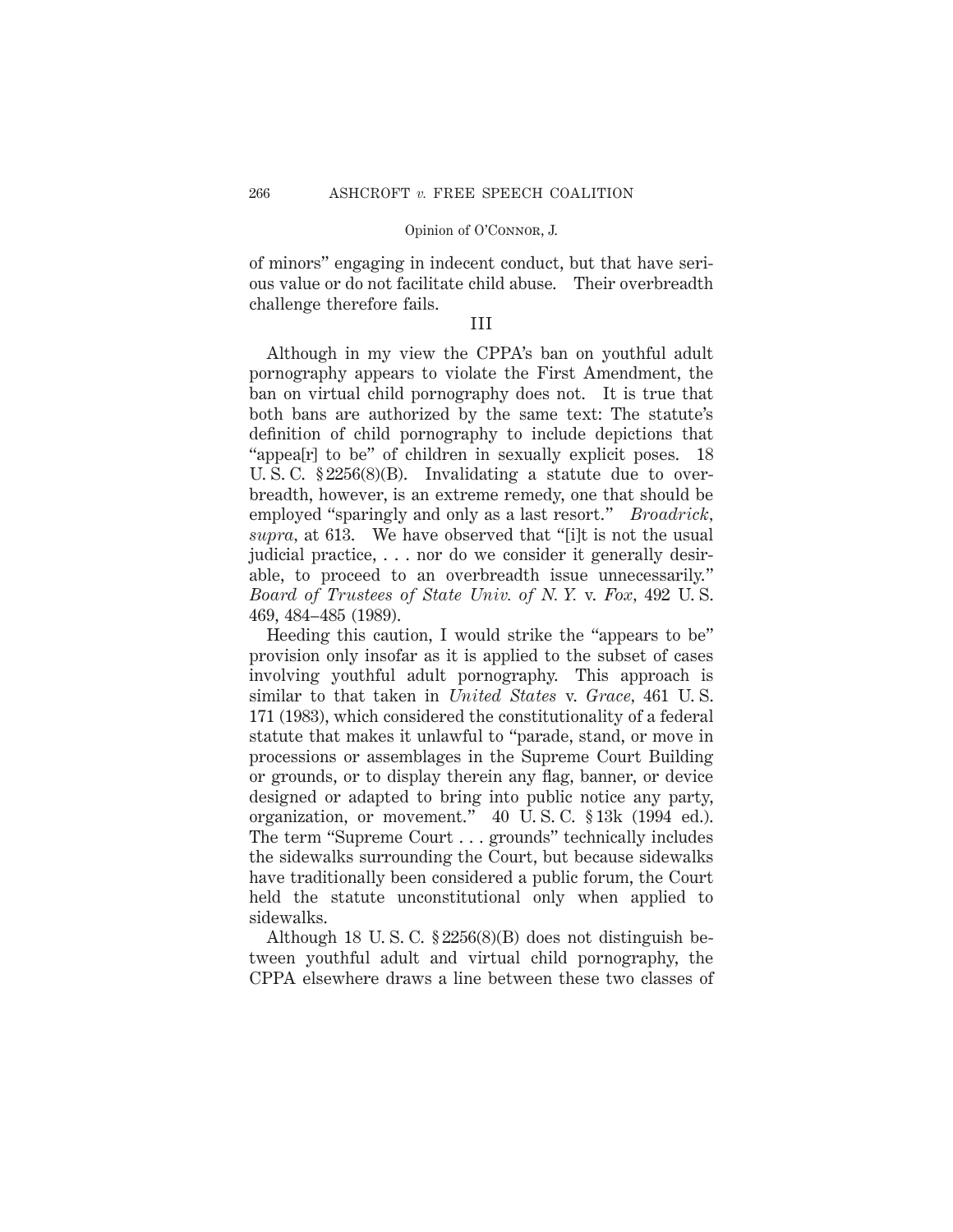speech. The statute provides an affirmative defense for those who produce, distribute, or receive pornographic images of individuals who are actually adults,  $\S 2252A(c)$ , but not for those with pornographic images that are wholly computer generated. This is not surprising given that the legislative findings enacted by Congress contain no mention of youthful adult pornography. Those findings focus explicitly only on actual child pornography and virtual child pornography. See, *e. g.,* Finding (9), notes following § 2251 ("[T]he danger to children who are seduced and molested with the aid of child sex pictures is just as great when the child pornographer or child molester uses visual depictions of child sexual activity produced wholly or in part by electronic, mechanical, or other means, including by computer, as when the material consists of unretouched photographic images of actual children engaging in sexually explicit conduct"). Drawing a line around, and striking just, the CPPA's ban on youthful adult pornography not only is consistent with Congress' understanding of the categories of speech encompassed by § 2256(8)(B), but also preserves the CPPA's prohibition of the material that Congress found most dangerous to children.

In sum, I would strike down the CPPA's ban on material that "conveys the impression" that it contains actual child pornography, but uphold the ban on pornographic depictions that "appea[r] to be" of minors so long as it is not applied to youthful adult pornography.

Chief Justice Rehnquist, with whom Justice Scalia joins in part, dissenting.

I agree with Part II of JUSTICE O'CONNOR's opinion concurring in the judgment in part and dissenting in part. Congress has a compelling interest in ensuring the ability to enforce prohibitions of actual child pornography, and we should defer to its findings that rapidly advancing technology soon will make it all but impossible to do so. *Turner Broadcasting System, Inc.* v. *FCC,* 520 U. S. 180, 195 (1997) (we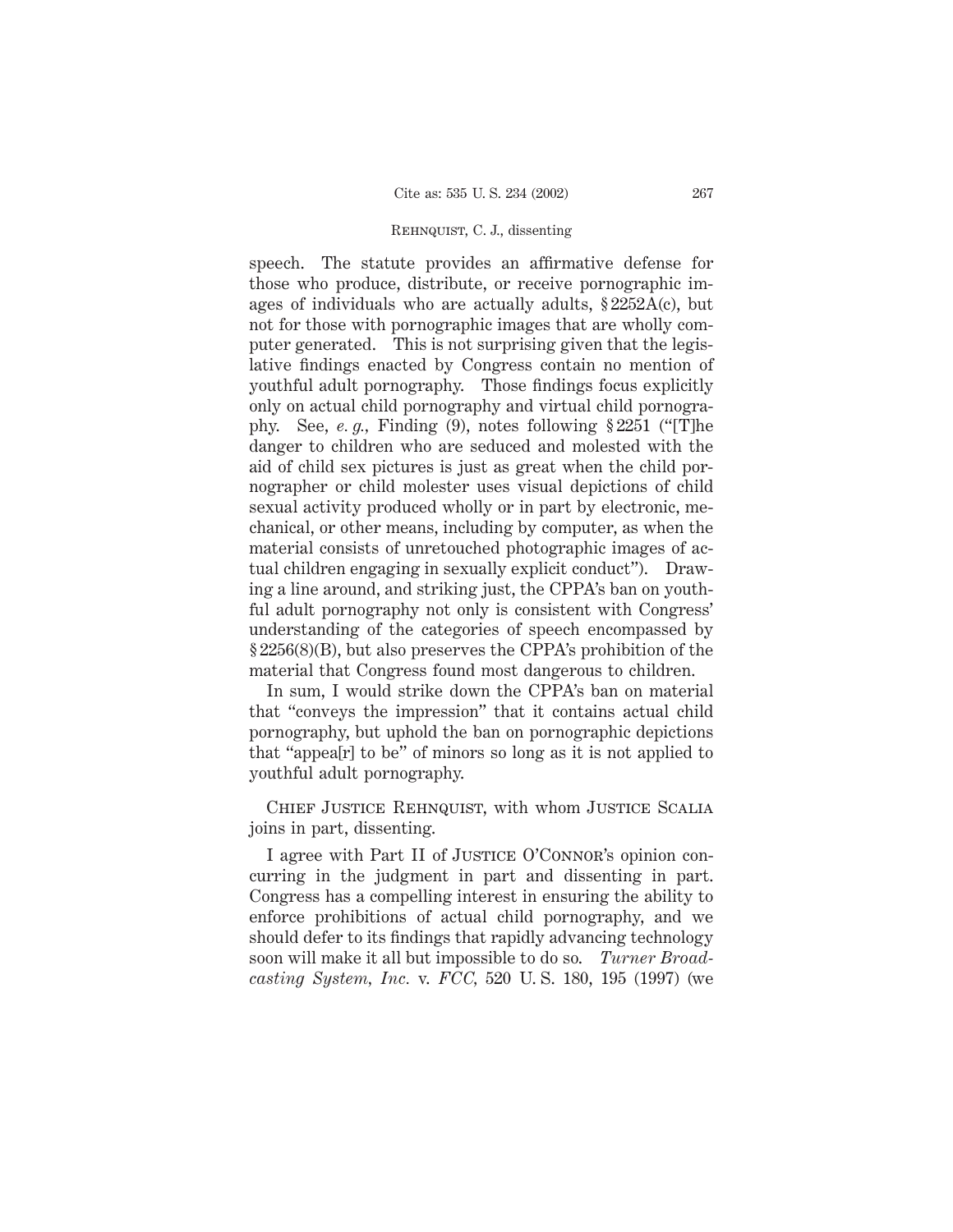" 'accord substantial deference to the predictive judgments of Congress' " in First Amendment cases).

I also agree with JUSTICE O'CONNOR that serious First Amendment concerns would arise were the Government ever to prosecute someone for simple distribution or possession of a film with literary or artistic value, such as Traffic or American Beauty. *Ante,* at 262–263 (opinion concurring in judgment in part and dissenting in part). I write separately, however, because the Child Pornography Prevention Act of 1996 (CPPA), 18 U. S. C. § 2251 *et seq.,* need not be construed to reach such materials.

We normally do not strike down a statute on First Amendment grounds "when a limiting construction has been or could be placed on the challenged statute." *Broadrick* v. *Oklahoma,* 413 U. S. 601, 613 (1973). See, *e. g., New York* v. *Ferber,* 458 U. S. 747, 769 (1982) (appreciating "the widereaching effects of striking down a statute on its face"); *Parker* v. *Levy,* 417 U. S. 733, 760 (1974) ("This Court has . . . repeatedly expressed its reluctance to strike down a statute on its face where there were a substantial number of situations to which it might be validly applied"). This case should be treated no differently.

Other than computer-generated images that are virtually indistinguishable from real children engaged in sexually explicit conduct, the CPPA can be limited so as not to reach any material that was not already unprotected before the CPPA. The CPPA's definition of "sexually explicit conduct" is quite explicit in this regard. It makes clear that the statute only reaches "visual depictions" of:

"[A]ctual or simulated . . . sexual intercourse, including genital-genital, oral-genital, anal-genital, or oral-anal, whether between persons of the same or opposite sex; . . . bestiality; . . . masturbation; . . . sadistic or masochistic abuse; or . . . lascivious exhibition of the genitals or pubic area of any person." 18 U. S. C. § 2256(2).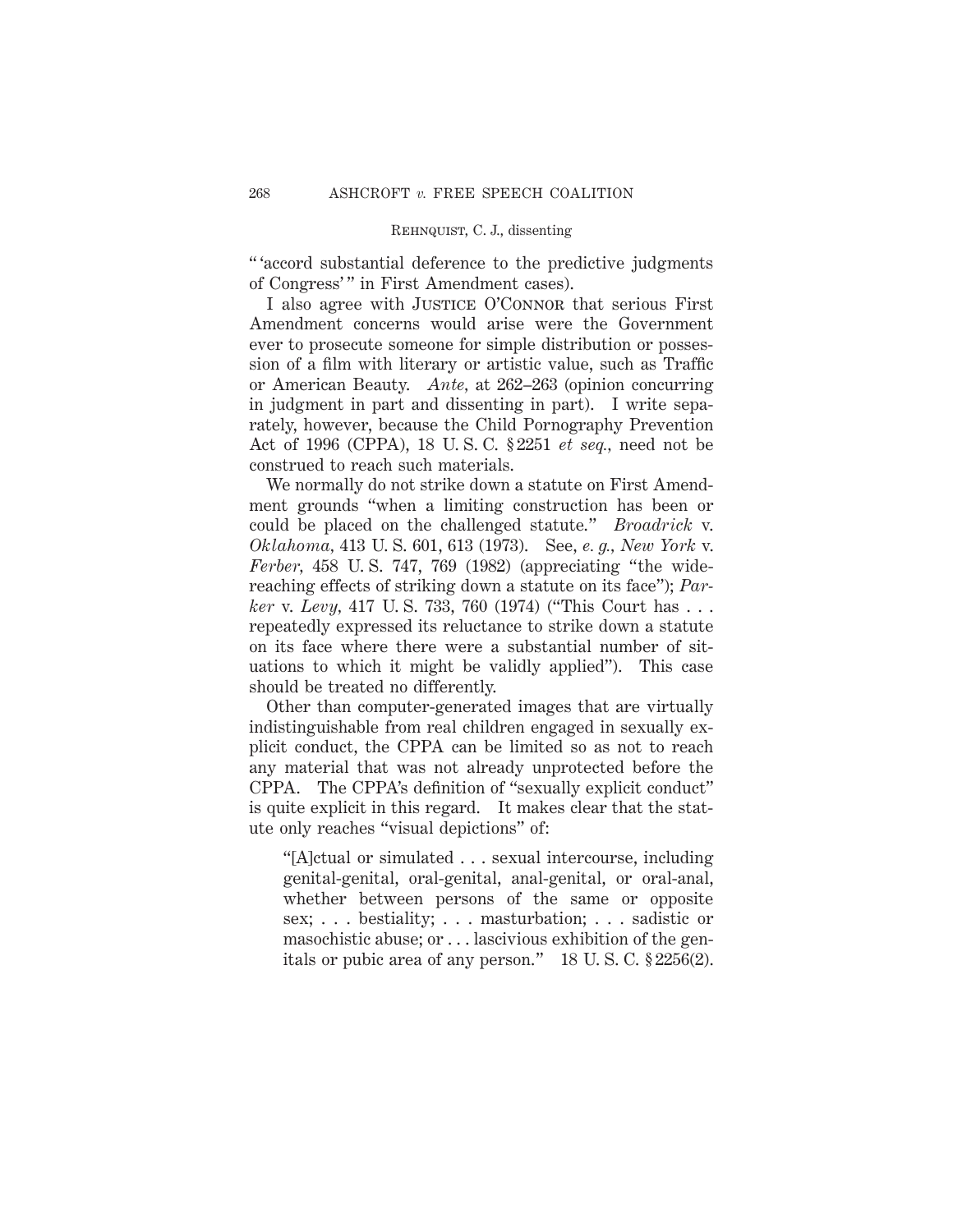The Court and JUSTICE O'CONNOR suggest that this very graphic definition reaches the depiction of youthful looking adult actors engaged in suggestive sexual activity, presumably because the definition extends to "simulated" intercourse. *Ante,* at 247–248 (majority opinion); *ante,* at 263 (opinion concurring in judgment in part and dissenting in part). Read as a whole, however, I think the definition reaches only the sort of "hard core of child pornography" that we found without protection in *Ferber, supra,* at 773– 774. So construed, the CPPA bans visual depictions of youthful looking adult actors engaged in *actual* sexual activity; mere *suggestions* of sexual activity, such as youthful looking adult actors squirming under a blanket, are more akin to written descriptions than visual depictions, and thus fall outside the purview of the statute.<sup>1</sup>

The reference to "simulated" has been part of the definition of "sexually explicit conduct" since the statute was first passed. See Protection of Children Against Sexual Exploitation Act of 1977, Pub. L. 95–225, 92 Stat. 7. But the inclusion of "simulated" conduct, alongside "actual" conduct, does not change the "hard core" nature of the image banned. The reference to "simulated" conduct simply brings within the statute's reach depictions of hardcore pornography that are "made to look genuine," Webster's Ninth New Collegiate Dictionary 1099 (1983)—including the main target of the CPPA, computer-generated images virtually indistinguishable from real children engaged in sexually explicit conduct. Neither actual conduct nor simulated conduct, however, is properly construed to reach depictions such as those in a film portrayal of Romeo and Juliet, *ante,* at 247–248 (majority opinion); *ante,* at 263 (O'Connor, J., concurring in judgment

<sup>&</sup>lt;sup>1</sup> Of course, even the narrow class of youthful looking adult images prohibited under the CPPA is subject to an affirmative defense so long as materials containing such images are not advertised or promoted as child pornography. 18 U. S. C. § 2252A(c).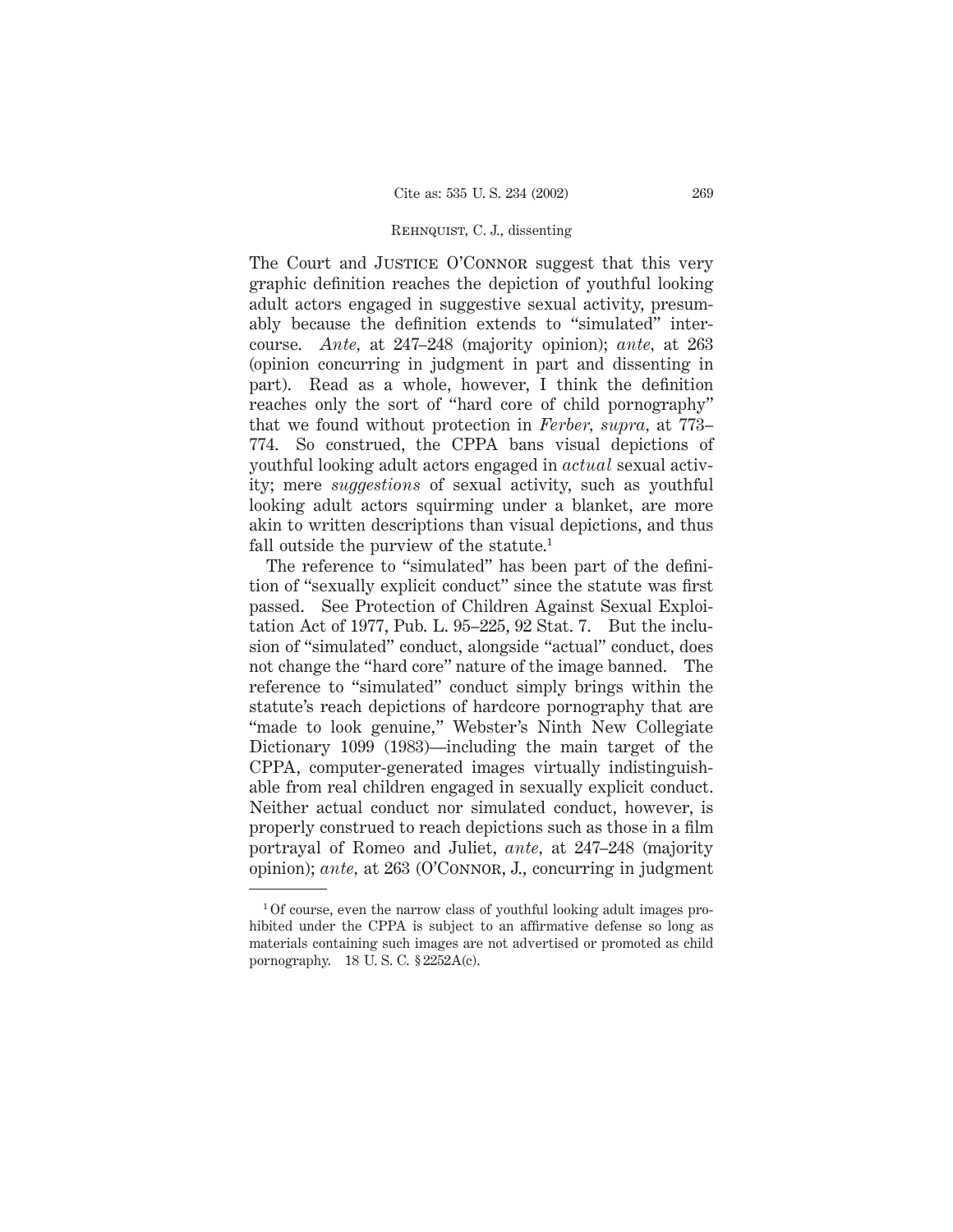in part and dissenting in part), which are far removed from the hardcore pornographic depictions that Congress intended to reach.

Indeed, we should be loath to construe a statute as banning film portrayals of Shakespearian tragedies, without some indication—from text or legislative history—that such a result was intended. In fact, Congress explicitly instructed that such a reading of the CPPA would be wholly unwarranted. As the Court of Appeals for the First Circuit has observed:

"[T]he legislative record, which makes plain that the [CPPA] was intended to target only a narrow class of images—visual depictions 'which are virtually indistinguishable to unsuspecting viewers from unretouched photographs of actual children engaging in identical sexual conduct.'" United States v. Hilton, 167 F. 3d 61, 72 (1999) (quoting S. Rep. No. 104–358, pt. I, p. 7 (1996)).

Judge Ferguson similarly observed in his dissent in the Court of Appeals in this case:

"From reading the legislative history, it becomes clear that the CPPA merely extends the existing prohibitions on 'real' child pornography to a narrow class of computer-generated pictures easily mistaken for real photographs of real children." *Free Speech Coalition* v. *Reno,* 198 F. 3d 1083, 1102 (CA9 1999).

See also S. Rep. No. 104–358, pt. IV(C), at 21 ("[The CPPA] does not, and is not intended to, apply to a depiction produced using *adults* engaging i[n] sexually explicit conduct, even where a depicted individual may appear to be a minor" (emphasis in original)); *id.,* pt. I, at 7 ("[The CPPA] addresses the problem of 'high-tech kiddie porn'"). We have looked to legislative history to limit the scope of child pornography statutes in the past, *United States* v.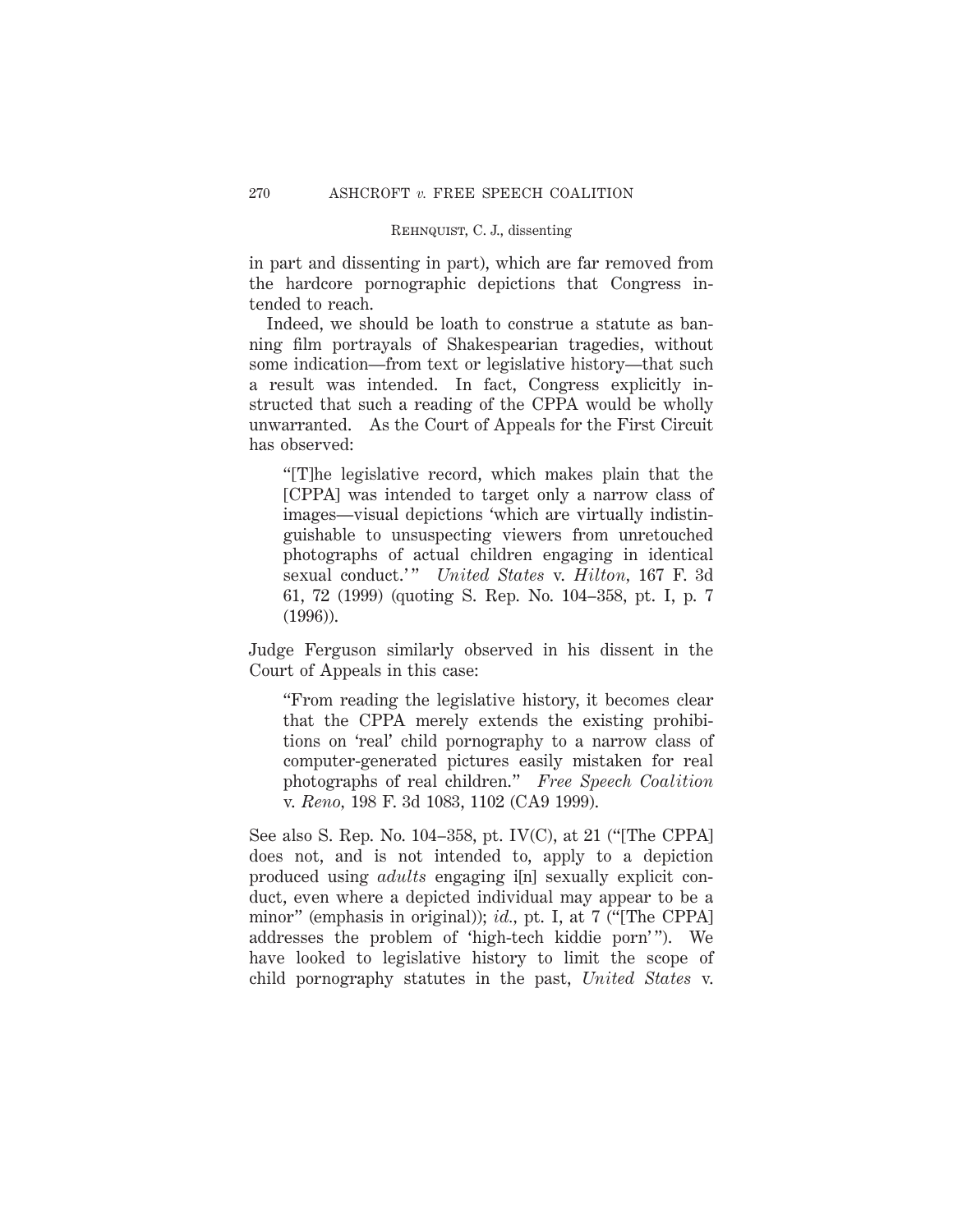*X-Citement Video, Inc.,* 513 U. S. 64, 73–77 (1994), and we should do so here as well.<sup>2</sup>

This narrow reading of "sexually explicit conduct" not only accords with the text of the CPPA and the intentions of Congress; it is exactly how the phrase was understood prior to the broadening gloss the Court gives it today. Indeed, had "sexually explicit conduct" been thought to reach the sort of material the Court says it does, then films such as Traffic and American Beauty would not have been made the way they were. *Ante,* at 247–248 (discussing these films' portrayals of youthful looking adult actors engaged in sexually suggestive conduct). Traffic won its Academy Award in 2001. American Beauty won its Academy Award in 2000. But the CPPA has been on the books, and has been enforced, since 1996. The chill felt by the Court, *ante,* at 244 ("[F]ew legitimate movie producers . . . would risk distributing images in or near the uncertain reach of this law"), has apparently never been felt by those who actually make movies.

To the extent the CPPA prohibits possession or distribution of materials that "convey the impression" of a child engaged in sexually explicit conduct, that prohibition can and should be limited to reach "the sordid business of pandering" which lies outside the bounds of First Amendment protection. *Ginzburg* v. *United States,* 383 U. S. 463, 467 (1966); *e. g., id.,* at 472 (conduct that "deliberately emphasized the sexually provocative aspects of the work, in order to catch the salaciously disposed," may lose First Amendment protection); *United States* v. *Playboy Entertainment Group, Inc.,* 529 U. S. 803, 831–832 (2000) (Scalia, J., dissenting) (collecting cases). This is how the Government asks us to construe the statute, Brief for Petitioners 18, and n. 3; Tr. of Oral Arg. 27, and it is the most plausible reading of the text, which prohibits only materials "*advertised, promoted, presented, described, or distributed in such a manner* that conveys the

<sup>&</sup>lt;sup>2</sup> JUSTICE SCALIA does not join this paragraph discussing the statute's legislative record.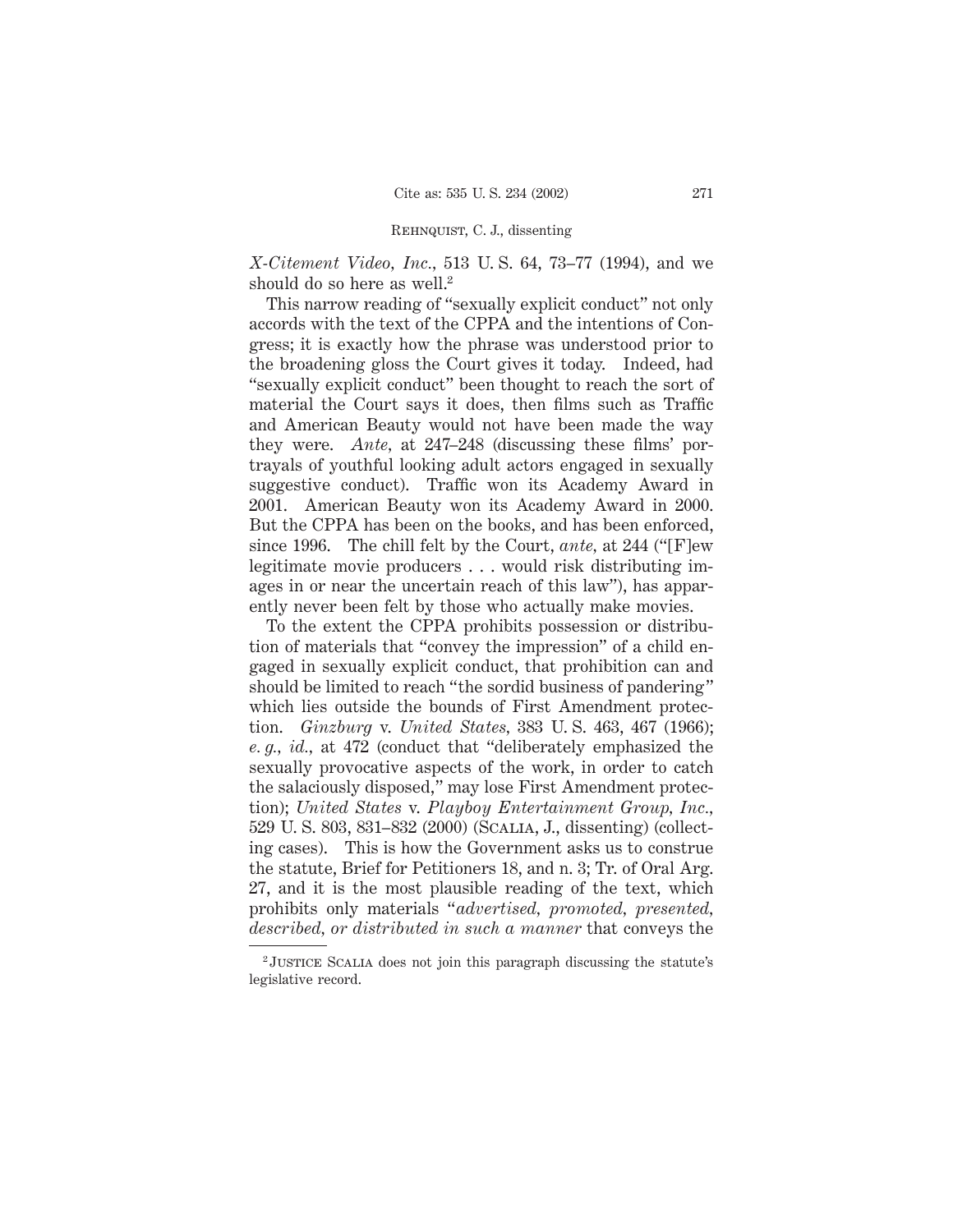impression that the material is or contains a visual depiction of a minor engaging in sexually explicit conduct." 18 U. S. C. § 2256(8)(D) (emphasis added).

The First Amendment may protect the video shopowner or film distributor who promotes material as "entertaining" or "acclaimed" regardless of whether the material contains depictions of youthful looking adult actors engaged in nonobscene but sexually suggestive conduct. The First Amendment does not, however, protect the panderer. Thus, materials promoted as conveying the impression that they depict actual minors engaged in sexually explicit conduct do not escape regulation merely because they might warrant First Amendment protection if promoted in a different manner. See *Ginzburg, supra,* at 474–476; cf. *Jacobellis* v. *Ohio,* 378 U. S. 184, 201 (1964) (Warren, C. J., dissenting) ("In my opinion, the use to which various materials are put—not just the words and pictures themselves—must be considered in determining whether or not the materials are obscene"). I would construe "conveys the impression" as limited to the panderer, which makes the statute entirely consistent with *Ginzburg* and other cases.

The Court says that "conveys the impression" goes well beyond *Ginzburg* to "prohibi[t] [the] possession of material described, or pandered, as child pornography by someone earlier in the distribution chain." *Ante,* at 258. The Court's concern is that an individual who merely possesses protected materials (such as videocassettes of Traffic or American Beauty) might offend the CPPA regardless of whether the individual actually intended to possess materials containing unprotected images. *Ante,* at 248; see also *ante*, at 263 (O'CONNOR, J., concurring in judgment in part and dissenting in part) ("Individuals or businesses found to possess just three such films have no defense to criminal liability under the CPPA").

This concern is a legitimate one, but there is, again, no need or reason to construe the statute this way. In